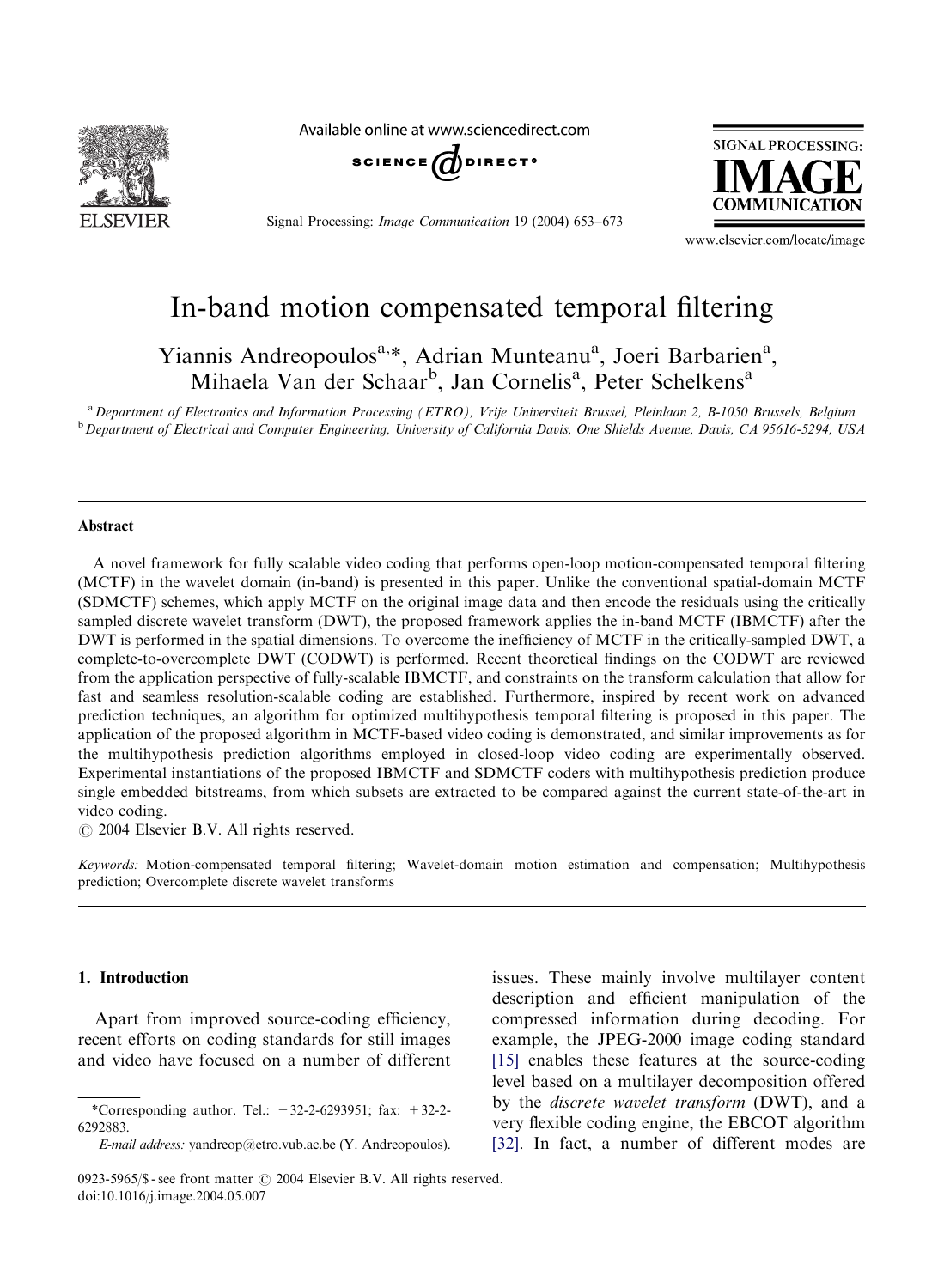supported for decoding the compressed images following successive refinement in resolution and decoded-image quality. In general, the successive refinement functionality in image coding has been termed scalability. In the case of video, this additionally involves the capability to progressively increase the decoding frame-rate, i.e. achieve spatio-temporal refinement of each group of pictures (GOP).

A number of techniques have been proposed that achieve fully-scalable (i.e. quality/resolution/ temporal—scalable) video coding. These are mainly based on the application of the multilevel DWT both in the spatial and temporal direction. Starting with early work on three-dimensional subband coding [\[17,20\],](#page-19-0) the compression of a video GOP can be perceived as three-dimensional compression of a volumetric image, hence, techniques for successive refinement of this information can be borrowed from conventional image coding, using, for example, three-dimensional zero-tree [\[19\]](#page-19-0) or cube-splitting algorithms [\[29\].](#page-19-0)

Nevertheless, it was soon identified that for natural video sequences, motion compensation  $(MC)$  is an essential step for the efficient decorrelation of the video information along the temporal axis [\[10\]](#page-19-0). As a result, a number of pioneering works effectively incorporated MC steps in the temporal transform [\[24,33\]](#page-19-0), leading to a class of algorithms that perform motioncompensated temporal filtering (MCTF). MCTF that uses short-kernel filter-banks like the Haar or the 5/3 kernel achieves efficient coding performance and allows for the complete decoupling of the transform and coding steps, since the MCTF is performed in the temporal domain prior to the spatial DWT, quantization and coding [\[5,6,24,33\]](#page-18-0). As a result, full-scalability can be achieved by using embedded coding algorithms for the compression of the residual information in the spatiotemporally decomposed GOP. Furthermore, recent work has focused on permitting arbitrary subpixel accuracy in MCTF while allowing for perfect reconstruction [\[26,30\]](#page-19-0). This has been achieved by using the lifting framework for the performance of predict and update steps [\[7\]](#page-19-0) in the temporal decomposition. Additionally, a generic framework of unconstrained motion compensated temporal filtering (UMCTF) has been proposed [\[34\],](#page-19-0) which effectively supports the selective application of the update step in the temporal decomposition, leading, in the extreme case, to a purely predictive framework for MCTF. The absence of temporal update may be a desirable feature for MCTF [\[5,34\],](#page-18-0) since this case provides *quaranteed* artifactfree low frame-rate video even with simple motionestimation models, such as the block-matching techniques.

In this paper, we propose a novel framework for scalable video coding that applies the MCTF after the spatial DWT decomposition. The proposed framework is detailed in Section 2. In order to overcome the shift-variance problem of the critically sampled DWT and to allow for an efficient application of the MCTF in the wavelet domain (in-band), we construct a shift-invariant wavelet representation by using a complete-to-overcomplete discrete wavelet transform (CODWT). Recent theoretical findings on the CODWT are reviewed from the application perspective of fully scalable IBMCTF in Section 3. In a strive to improve the prediction efficiency in MCTF video coding, we focus in Section 4 on the prediction part of MCTF and explore the use of multihypothesis prediction optimized in a rate-distortion sense. The efficiency of the proposed prediction scheme is studied in Section 5 using experimental instantiations for both the SDMCTF and IBMCTF video coding architectures. In addition, a performance comparison against state-of-the-art scalable and nonscalable algorithms is carried out. Our conclusions are presented in Section 6.

# 2. From conventional hybrid video coding to in-band motion-compensated temporal filtering

We begin by reviewing the conventional hybrid video coding structure as well as the new openloop video coding schemes that perform a temporal decomposition using temporal filtering. Then, the proposed framework is introduced as a modification of temporal filtering that allows the independent operation across different video resolutions by operating in the transform domain.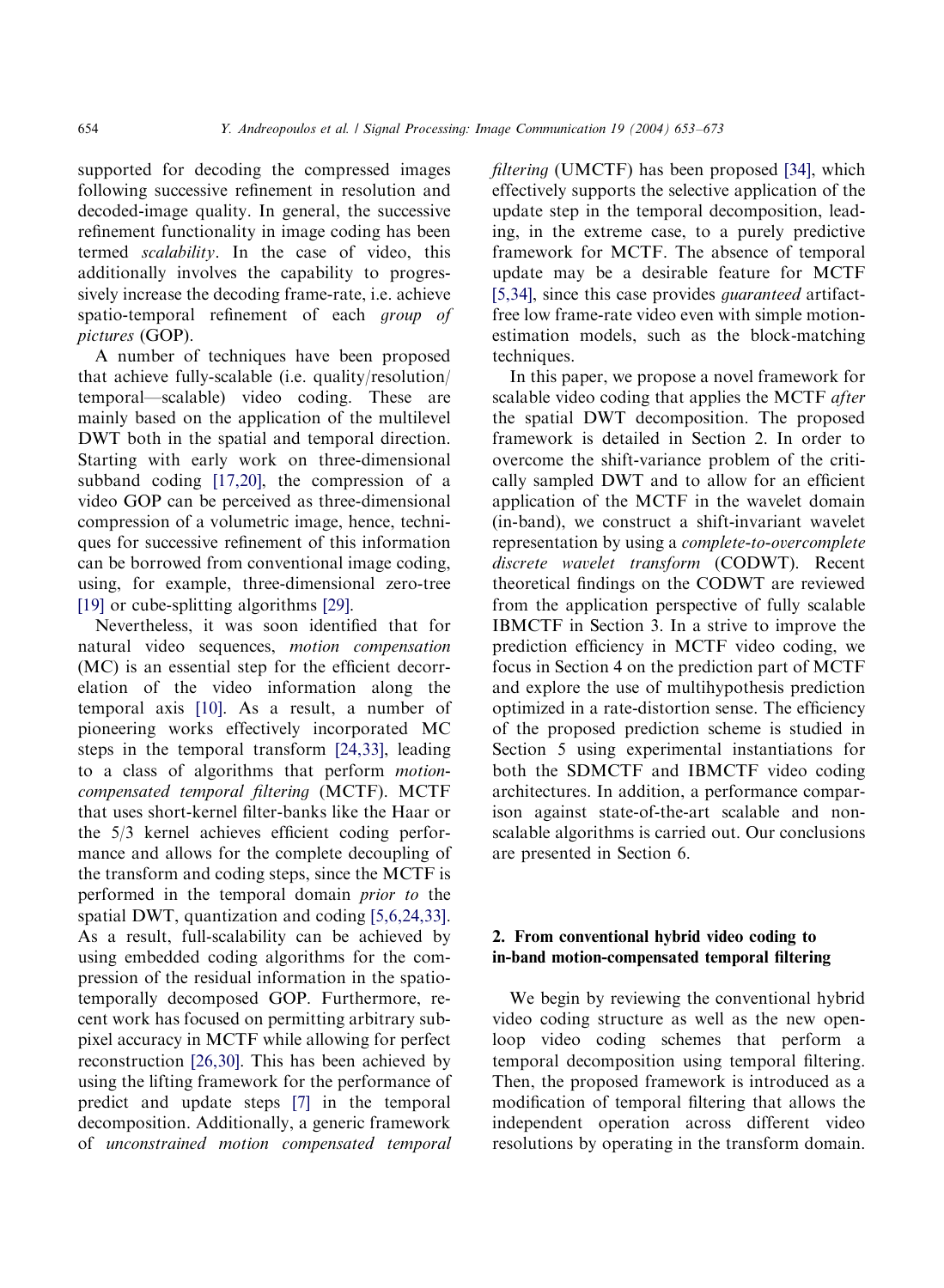# <span id="page-2-0"></span>2.1. Hybrid video coding structure and motion compensated temporal filtering

All the currently standardized video coding schemes are based on a structure in which the 2- D spatial transform and quantization is applied to the error frame coming from closed-loop temporal prediction. A simple structure describing such architectures is shown in Fig. 1(a). The operation of temporal prediction  $P$  typically involves blockbased motion estimation and compensation (ME/ MC). The decoder receives the motion vector information and the compressed error-frame  $C_t$ and performs the identical loop using this information for MC within the  $P$  operator. Hence, in the decoding process (seen in the dashed area in Fig. 1(a)), the reconstructed frame at time instant  $t$ can be written as

$$
\widetilde{A}_t = \mathcal{P}\widetilde{A}_{t-1} + \mathcal{T}_S^{-1}\mathcal{Q}_S^{-1}C_t, \quad \widetilde{A}_0 = \mathcal{T}_S^{-1}\mathcal{Q}_S^{-1}C_0. \quad (1)
$$

The recursive operation seen in (1) creates the well-known drift effect between the encoder and



Fig. 1. (a) The hybrid video compression scheme. (b) Motioncompensated temporal filtering. Notations:  $A<sub>\tau</sub>$  consists the input video frame at time instant  $\tau = 0, t, 2t, 2t + 1; A_t$  is the reconstructed frame;  $H_t$  consists the error frame and  $L_t$  is the updated frame;  $C_t$  denotes the transformed and quantized error frame using the spatial operators  $T_S$  and  $Q_S$ , respectively; P denotes temporal prediction, while  $U$  denotes the temporal update.

decoder if different information is used between the two sides, i.e. if  $C_t \neq Q_S \mathcal{T}_S H_t$  at any time instant  $t$  in the decoder. This is not uncommon in practical systems, since transmission errors or loss of compressed data due to limited channel capacity can be a dominant scenario in wireless or IP-based networks, where a number of clients compete for the available network resources. In general, the capability to seamlessly adapt the compression bit-rate without transcoding, i.e. SNR (quality) scalability, is a very useful feature for such network environments. Solutions for fine grain scalable (FGS) video coding based on the coding structure of Fig. 1(a) basically try to remove the prediction drift by artificially reducing at the encoder side the bit-rate of the compressed information  $C_t$  to a base layer for which the network can guarantee the correct transmission [\[27\]](#page-19-0). This however reduces the prediction efficiency [\[27\]](#page-19-0), thereby leading to degraded coding efficiency for SNR scalability. To overcome this drawback, techniques that include a certain amount of enhancement layer information into the prediction loop have been proposed. For example, leaky prediction [\[12\]](#page-19-0) gracefully decays the enhancement information introduced in the prediction loop in order to limit the error propagation and accumulation. Scalable coding schemes employing this technique achieve notable coding gains over the standard MPEG-4 FGS [\[21\]](#page-19-0) and a good trade-off between low drift errors and high coding efficiency [\[12,14\]](#page-19-0). Progressive fine granularity scalable (PFGS) coding [\[38\]](#page-20-0) yields also significant improvements over MPEG-4 FGS by introducing two prediction loops with different quality references. A generic PFGS coding framework employing multiple prediction loops with different quality references and careful drift control lead to considerable coding gains over MPEG-4 FGS, as reported in [\[13,37\].](#page-19-0)

Alternative proposals for efficient scalable video coding focus on open-loop systems, depicted in Fig. 1(b), which incorporate recursive temporal filtering. This can be perceived as a temporal wavelet transform with motion compensation [\[24\]](#page-19-0), i.e. MCTF. Similar to the polyphase separation of the conventional lifting-based transform [\[7\]](#page-19-0), this scheme begins with a separation of the input into even and odd temporal frames (temporal split).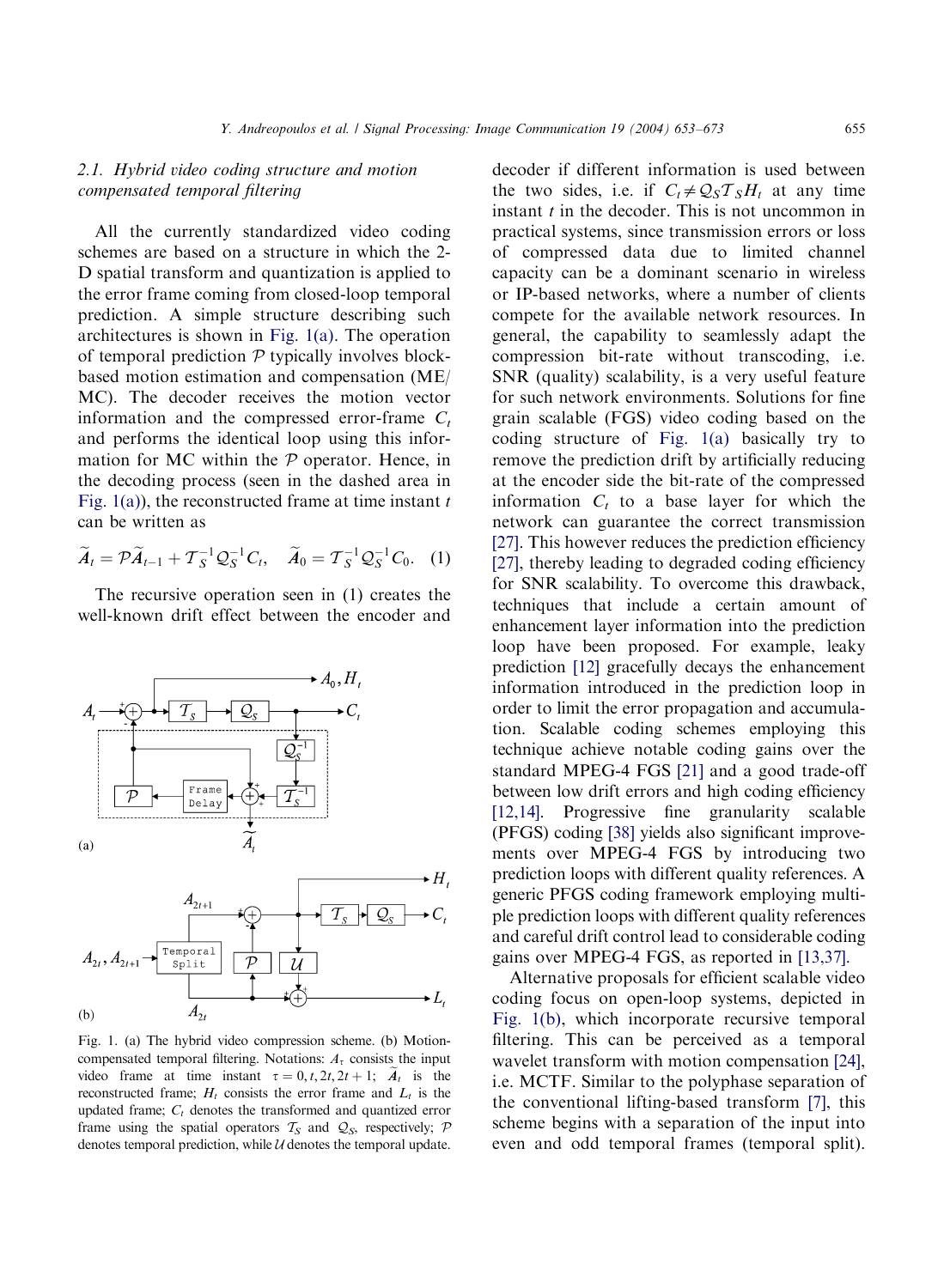Then the temporal predictor performs ME and MC to match the information of frame  $A_{2t+1}$  with the information present in frame  $A_{2t}$ . Subsequently, the update step inverts the information of the prediction error back to frame  $A_{2t}$ , thereby producing, for each pair of input frames, an error frame  $H_t$  and an updated frame  $L_t$ . The update operator performs either MC using the inverse vector set produced by the predictor [\[26\]](#page-19-0), or generates a new vector set by backward ME [\[30\]](#page-19-0). The process iterates on the  $L_t$  frames, which are now at half temporal-sampling rate (following the multilevel operation of the conventional lifting), thereby forming a hierarchy of temporal levels for the input video. The decoder performs the mirror operation: the scheme of [Fig. 1\(b\)](#page-2-0) operates from right to left, the signs of the  $P$ ,  $U$ , operators are inverted and a temporal merging occurs at the end to join the reconstructed frames. As a result, having performed the reconstruction of the  $L_t$ , denoted by  $L_t$ , at the decoder we have

$$
\tilde{A}_{2t} = \tilde{L}_t - \mathcal{U} \mathcal{T}_S^{-1} \mathcal{Q}_S^{-1} C_t, \n A_{2t+1} = \mathcal{P} \tilde{A}_{2t} + \mathcal{T}_S^{-1} \mathcal{Q}_S^{-1} C_t,
$$
\n(2)

where  $\widetilde{A}_{2t}$ ,  $\widetilde{A}_{2t+1}$  denote the reconstructed frames at time instants  $2t$ ,  $2t + 1$ . As seen from (2), even if  $C_t \neq Q_S T_S H_t$  in the decoder, the error affects locally the reconstructed frames  $A_{2t}$ ,  $A_{2t+1}$  and does not propagate linearly in time over the reconstructed video. Error-propagation may occur only across the temporal levels through the reconstructed  $L_t$  frames. However, after the generation of the temporal decomposition, embedded coding may be applied in each GOP by prioritizing the information of the higher temporal levels based on a dyadic-scaling framework, i.e. following the same principle of prioritization of information used in wavelet-based SNR-scalable image coding [\[32\]](#page-19-0). Hence, the effect of error propagation in the temporal pyramid is limited and seamless videoquality adaptation occurs during the process of bitrate adaptation for SNR scalability [\[5,6\]](#page-18-0). In fact, the experimental results obtained with the proposed fully scalable MCTF video coder will demonstrate that this coding architecture can be comparable in rate-distortion sense to an optimized non-scalable coder that uses the closed-loop structure.

## 2.2. Extensions and capabilities of the MCTF structure

Similar to the extensions that have been proposed for the hybrid video coding structure of [Fig. 1\(a\)](#page-2-0) that allow for improved functionality and higher coding efficiency, relevant work was performed recently on MCTF-based video coding. For instance, newly-proposed MCTF structures [\[34\]](#page-19-0) allow for adaptive temporal splitting operators that can process the input in sets of frames that are larger than two in order to allow for nondyadic temporal decompositions. Similar to the conventional lifting [\[7\]](#page-19-0), more complex series of predict-and-update steps may be envisaged, thereby leading to longer temporal filters for MCTF [\[39\]](#page-20-0); on the other hand, temporal filtering may be performed even without an update operator [\[34\]](#page-19-0). This may be necessary in order to reduce visual artifacts that occur in the L-frames due to the poor prediction performance of the commonly employed block-based ME methods. To this end, several proposals attempt to improve the prediction performance in MCTF, based on bidirectional ME [\[5\],](#page-18-0) or variable block sizes [\[6\],](#page-18-0) i.e. by incorporating in the MCTF some of the advanced prediction tools proposed for the hybrid video coders. In this context, we investigate the use of multihypothesis prediction optimized in rate-distortion sense; this topic is elaborated in Section 4.

# 2.3. Proposed in-band motion compensated temporal filtering

In this section, we present a modification of the conventional MCTF video coding architecture that allows for temporal filtering to be performed across different resolutions of the video content. This may be a desirable functionality for MCTF since, in this way, all the advanced features discussed previously may be applicable with different configurations for each resolution of the input video. For example, different predict and update operators may be applied for each resolution, thereby allowing for additional levels of optimization or complexity reduction. In addition, since the multiresolution MCTF permits the complete decoupling of the various decodable resolutions, the use of different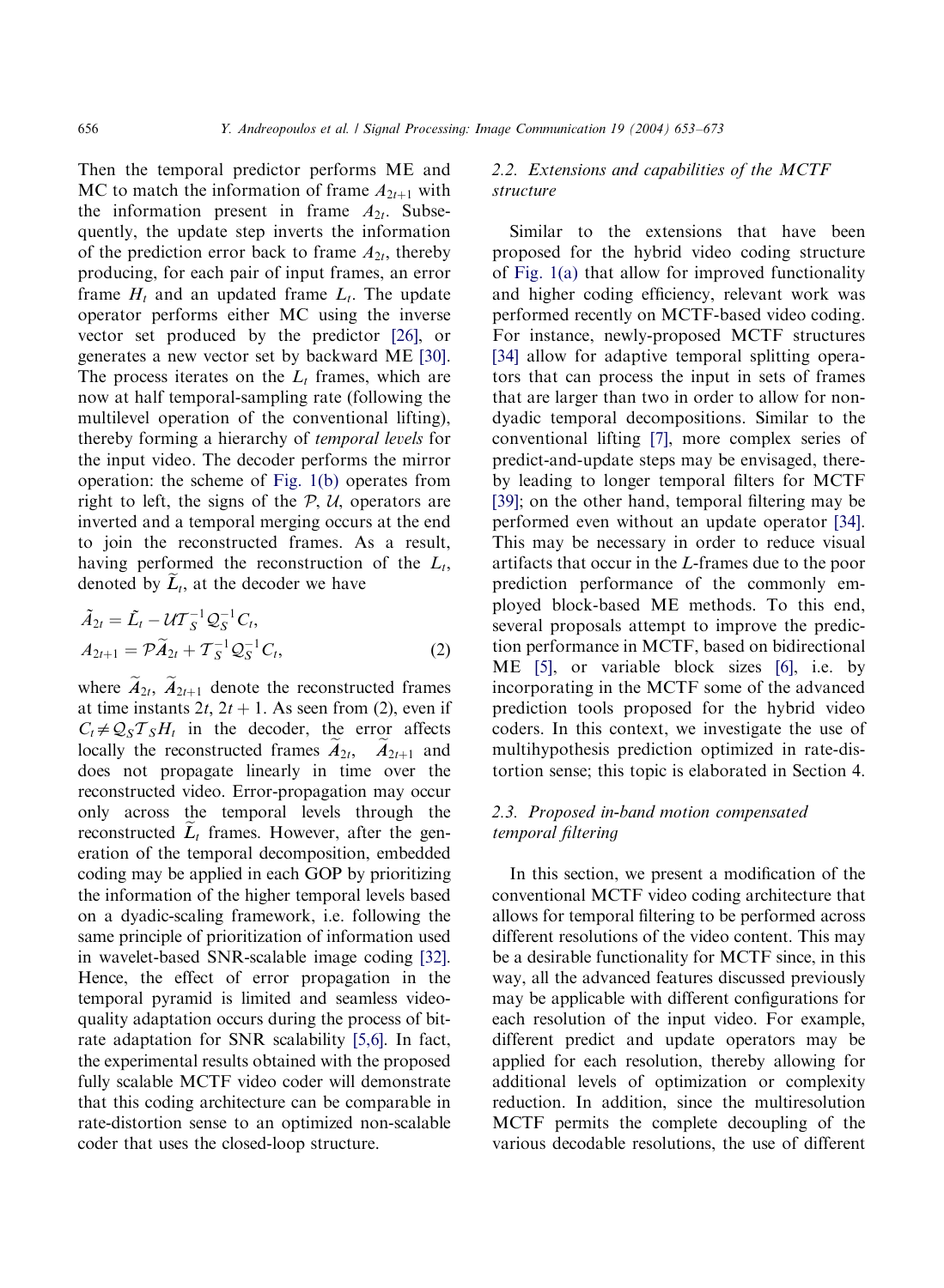<span id="page-4-0"></span>temporal decompositions and a variable number of temporal levels for each resolution becomes possible. This creates an additional degree of freedom for compact scalable video representations across spatial resolution.

In general, a multiresolution MCTF is achievable if the  $T<sub>S</sub>$  operator is a multiresolution discrete wavelet transform and the process of temporal filtering occurs in-band, i.e. after the spatial analysis of the input video frames by the DWT. Such a scheme is shown in Fig. 2. In the proposed architecture, first a spatial transform  $T_S^l$  splits the input video into a discrete set of resolutions  $l, 1 \le l \le k$ , and subbands S, with  $S =$  ${LL, LH, HL, HH}$  (*L*: lowpass, *H*: highpass filter, in rows and columns). For each resolution, the process of temporal splitting separates the input frames in groups, and the prediction and update operations are performed in the wavelet domain. Since the critically sampled (complete) DWT is a shift-variant transform, the operator  $S_S^l$  is used in the subbands  $S$  of each resolution  $l$  of the reference frame  $T_S^l A_{2t}$  in order to construct the overcomplete DWT (ODWT). This complete-to-overcomplete DWT is necessary in order to obtain a shift-invariant representation, which is suitable for the efficient performance of in-band prediction. As it is explained in the following subsection, the predicted subbands of resolution l remain critically sampled. As a result, the subsequently produced error-frame subbands are critically sampled as



Fig. 2. In-band motion-compensated temporal filtering.  $A_t$ represents the input video frame at time instant  $\tau = 2t, 2t + 1$ ;  $H_t$  is the error frame, while  $L_t$  consists the updated frame;  $C_t$ denotes the transformed and quantized error frame;  $T_S^l$  *W* denotes the resolution level *l* of the DWT of frame *W*,  $W = \{A, L, H\}$ ;  $S_S^l$  is the CODWT of resolution level *l*; P denotes temporal prediction, while  $U$  denotes the temporal update.

well. The process then continues with the performance of the update step. Ideally, the update step would invert the motion information produced during the prediction to the overcomplete representation of the reference frame. However, it is imperative to retain critical sampling in the updated frames. To this end, the following approach is proposed: the motion vectors that stem from the critically sampled (zero-phase) positions in the reference frame are inverted to the same positions; additionally, the motion vectors that stem from a non-zero phase, or an interpolated (fractional-phase) position in the overcomplete representation, are inverted to the nearest zero-phase position of the inverted motion vector and a non-zero phase of the error frame is used instead (integer or fractional). This is similar to the technique used to obtain arbitrary sub-pixel accuracy in conventional spatial-domain MCTF [\[5\]](#page-18-0). The difference is that the additional ODWT phases required from the error frame are created by the  $S_S^l$  operator followed by interpolation directly in the subbands of each resolution *l* of the error frame. This process can be replicated in the decoder and perfect reconstruction is guaranteed. More details and a lifting-based formulation of this process are given later in this section.

Decoding occurs following the principle of inverse MCTF, i.e. for each resolution level  $l, 1 \le l \le k$ , the structure of Fig. 2 is inverted by operating from right to left, inverting the sign of the predict and update operators, and performing a temporal merging. When the necessary number of resolutions is collected at the decoder, the inverse transform inverts the accumulated set of subbands to the spatial-domain representation. In the general case of a long temporal filter, a series of predict and update step can be used, following the principles explained before.

#### 2.4. Practical instantiation of the proposed in-band prediction and update

The proposed IBMCTF framework employs classical biorthogonal filter-pairs (like the 9/7 filter-pair) for the spatial transform with a total of k decomposition levels. We denote the twodimensional critically sampled subbands of the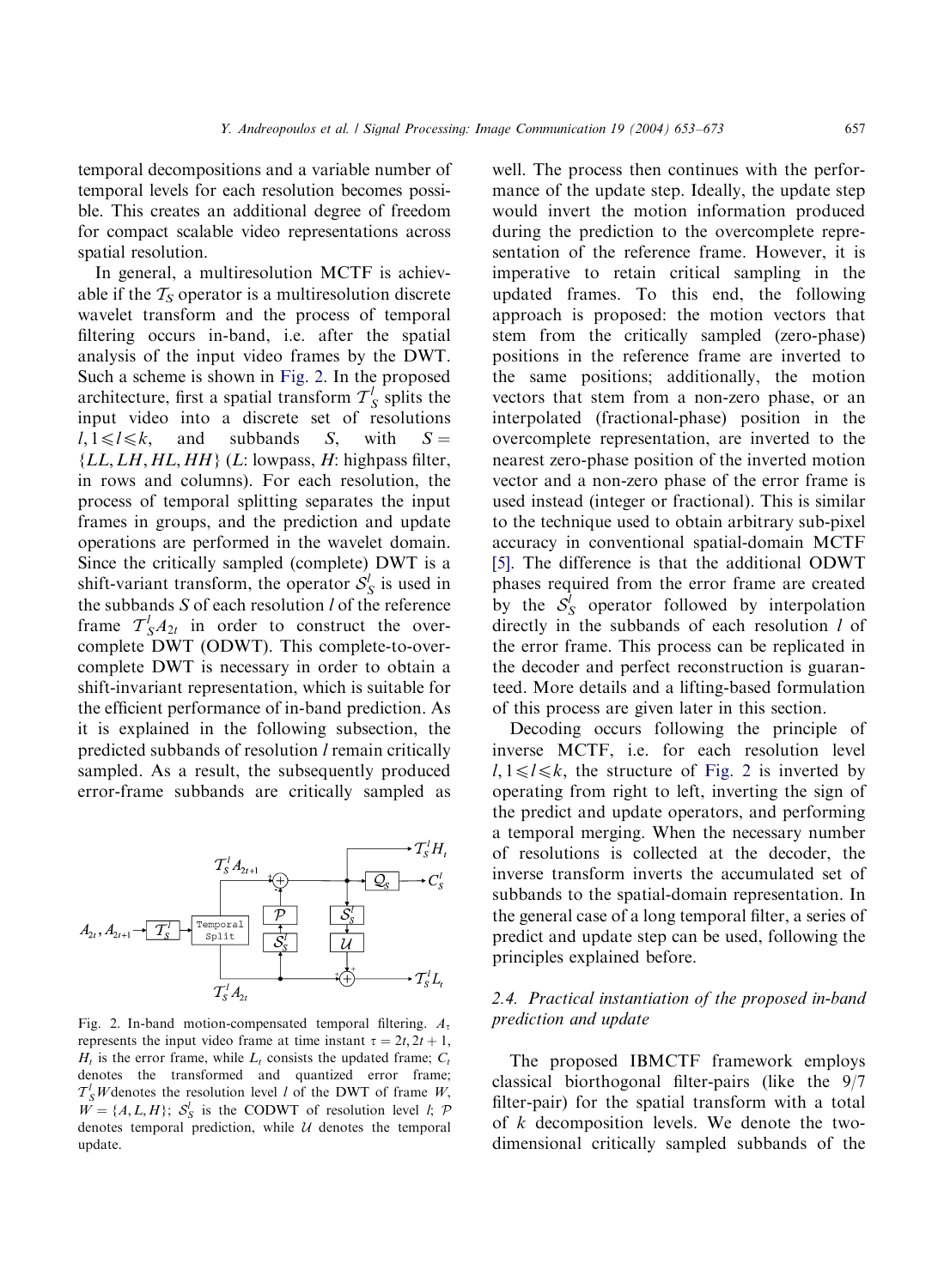decomposition level  $l, 1 \le l \le k$ , as  $S_{(0,0)}^l$  where the superscript indicates the decomposition (resolution level) and the subscript indicates the polyphase components retained after the downsampling in the rows and columns. Note that the subband  $LL^l_{(0,0)}$  belongs to the critically sampled DWT only if  $l = k$ .

For progressive decoding in resolution, when the decoder is processing the decomposition level  $l, k \ge l \ge 1$ , we have  $LH_{(0,0)}^q = HL_{(0,0)}^q = HH_{(0,0)}^q = \emptyset$ for all  $l > q \ge 1$ , i.e. the finer-resolution levels are set zero since they have not been received. As a result, under progressive decoding in resolution, the structure of [Fig. 2](#page-4-0) is invertible if the  $S_S^l$ operator of the encoder constructs the ODWT at each resolution level *l* accounting for the fact that, for the low-resolution decoders, the DWT subbands of the finer resolution-levels  $q$  are not considered. Under this constraint, for the CODWT of the reference frame(s) one can use either classical techniques such as the low-band shift (LBS) algorithm [\[25\],](#page-19-0) or more advanced techniques [\[1\]](#page-18-0) that use a single-rate calculation scheme with reduced computational and memory requirements. Since this process may well be one of the most computationally intensive tasks at the decoder side and it occurs separately for each resolution level and for each reference frame, fast and single-rate calculation schemes are imperative for an optimized, low-complexity implementation. The reader is referred to Section 3 for details on this topic.

After the construction of the ODWT, a set of critically sampled subbands  $S_{(i,j)}^{l}$  is produced for each level *l*, where  $(i, j)$  denotes the phase in the ODWT domain [\[22,25\]](#page-19-0) with  $0 \le i < 2^l$ ,  $0 \le j < 2^l$ . An ODWT example is shown in Fig. 3. Interpolation to sub-pixel accuracy that is typically used in spatial-domain ME/MC can be performed directly in the ODWT of the reference frame(s), if their ODWT-domain phase components are interleaved to create the undecimated DWT (UDWT) [\[30\]](#page-19-0). This essentially stems from the fact that linear interpolation and DWT filtering without downsampling are both linear shift-invariant operators and their order of application to the input signal can be interchanged [\[22\]](#page-19-0).

[Fig. 2](#page-4-0) shows that the prediction and update steps are performed in a level-by-level fashion. For each level, full search can be performed in order to jointly minimize the distortion measure for each triplet of blocks from the  $LH_{(0,0)}^l, HL_{(0,0)}^l, HH_{(0,0)}^l$ subbands of the current frame that correspond to the same spatial-domain location with a triplet of blocks from each of the  $LH_{(i,j)}^l, HL_{(i,j)}^l, HH_{(i,j)}^l,$  of the reference(s). For the  $LL$  subband (coarsest resolution level), one can potentially perform the ME process separately, or jointly with the triplet of high-frequency subbands. In total, the prediction step can be expressed as

$$
\mathcal{T}_{S}^{l}H_{l}[m,n] = \mathcal{T}_{S}^{l}A_{2l+1}[m,n] -
$$
  

$$
\mathcal{I}_{(i_{m},i_{n})}S_{(p_{m},p_{n})}^{l}\mathcal{T}_{S}^{l}A_{2l}[m-d_{m},n-d_{n}],
$$
 (3)



Fig. 3. A one-level DWT and the ODWT-domain phase components (subbands LL and HL are shown as examples). The four phasecomponents of each subband can be interleaved to create the UDWT subband representation.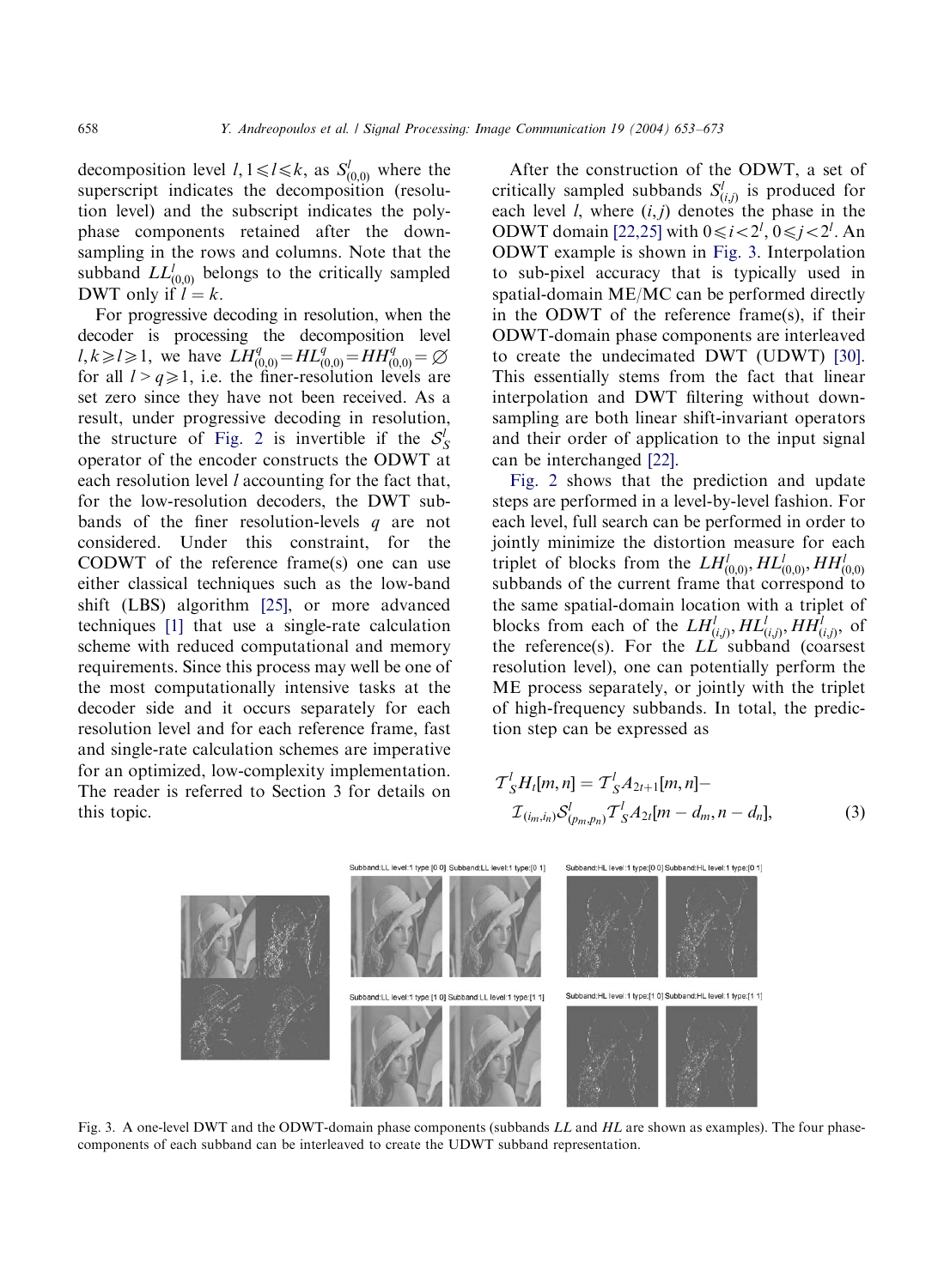where  $T_S^l A[m, n]$  is the wavelet coefficient at position  $(m, n)$  in subband S (of level l) of the critically sampled DWT of frame A;  $\mathcal{S}_{(i,j)}^l \mathcal{T}_S^l A[m,n]$ is the ODWT coefficient with phase  $(i, j)$  that corresponds to  $T_S^lA[m,n]$ ; and  $\mathcal{I}_{(k,l)}\mathcal{S}_{(i,j)}^lT_S^lA[m,n]$ is the interpolated coefficient at fractional distance  $(k, l)$  from coefficient  $S^l_{(i,j)} \mathcal{T}^l_S A[m, n]$  in the interpolated UDWT, with  $k, l = \{0, 1/R, ..., (R-1)/R\}$ and R representing the maximum interpolation precision.

Eq. (3) shows that each motion vector consists of three different components: the phase component  $(p_m, p_n)$ , the in-band translation  $(d_m, d_n)$  and the fractional-phase component  $(i_m, i_n)$ . In addition, although the ODWT is used for the reference frame(s) during the prediction process, the produced H-frames remain critically sampled. The inband prediction approach of (3) corresponds to a prediction with a single motion vector from a single reference frame per subband and resolution level; however, similar to the spatial-domain methods proposed in the literature, multiple references, and multihypothesis prediction can be used per resolution level or wavelet subband. In general, it was recently proposed [\[36\]](#page-19-0) that different motion estimation approaches producing independent motion vectors per subband or per resolution level [\[18\]](#page-19-0) can be viewed as a form of spatial multihypothesis prediction, which complements the temporal multihypothesis capabilities.

Concerning the in-band application of an update step, Eq. (3) indicates that two aspects of inverting the motion vectors have to be treated: inversion of an in-band motion vector  $(d_m, d_n)$  with non-zero phase component  $(p_m, p_n)$ , and, additionally, inversion of motion vectors pointing to the interpolated wavelet coefficients at fractional position  $(i_m, i_n)$  in the interpolated UDWT of the reference frames. For both cases, a strategy similar to the technique used to obtain arbitrary sub-pixel accuracy in conventional spatial-domain MCTF [\[5\]](#page-18-0) is proposed. Specifically, it is first defined that

$$
i_m^{\text{res}} = \begin{cases} 0, & \forall i_m = 0, \\ 1 - i_m, & \forall i_m \neq 0, \end{cases}
$$

$$
p'_m = \begin{cases} p_m, & \forall i_m = 0, \\ p_m + 1, & \forall i_m \neq 0, \end{cases}
$$

$$
p_m^{\text{res}} = \begin{cases} 0, & \forall p'_m = 0, \\ |2^l - p'_m|, & \forall p'_m \neq 0, \end{cases}
$$

$$
d_m^{\text{res}} = \begin{cases} 0, & \forall p'_m = 0, \\ 1, & \forall p'_m \neq 0. \end{cases}
$$
(4)

In addition, we define  $i_n^{\text{res}}, p_n^{\text{res}}$  and  $d_n^{\text{res}}$  in the same successive manner. Then, the update step that corresponds to the prediction step of (3) can be performed as follows:

$$
\mathcal{T}_{S}^{l}L[m-d_{m},n-d_{n}] = \mathcal{I}_{\left(i_{m}^{\text{res}}, i_{n}^{\text{res}}\right)} \mathcal{S}_{\left(p_{m}^{\text{res}}, p_{n}^{\text{res}}\right)}^{l}
$$
\n
$$
\times \mathcal{T}_{S}^{l}H_{l}[m+d_{m}^{\text{res}}, n+d_{n}^{\text{res}}]
$$
\n
$$
+ \mathcal{T}_{S}^{l}A_{2l}[m-d_{m}, n-d_{n}].
$$
\n(5)

The last equation demonstrates that, similar to spatial domain MCTF, the successive definitions of (4) perform phase inversion of the in-band motion vector of the interpolated ODWT of the error frame: first the fractional (interpolated) phase component  $(i_m, i_n)$  is inverted to  $(i_m^{res}, i_s^{res})$ and then the integer (ODWT) phase  $(p_m, p_n)$  is inverted to  $(p'_m, p'_n)$ . Finally, the in-band position in the critically sampled wavelet decomposition of the error frame is modified by  $(d_m^{\text{res}}, d_m^{\text{res}})$ .

Generalizing the previous example, k predict and update procedures can be performed for k decomposition levels of the DWT. The motion vectors produced for the luminance channel are subsequently subsampled and used for the chrominance channels as well. The analysis of the motion-vector overhead resulting from the use of separate block-based prediction loops per resolu-tion level [\[3\]](#page-18-0) reveals that, for  $k > 1$ , the uncoded rate necessary for the motion vectors does not exceed 1.5 times the motion-vector coding rate of the equivalent spatial-domain ME that derives one vector per block. In addition, the prediction accuracy in the majority of cases is increased [\[18\]](#page-19-0). We conclude that the trade-off between the number of wavelet-domain vectors and the prediction accuracy can be optimally investigated within a rate-distortion framework, similar to what is done in the rate-constrained temporal multihypothesis prediction [\[9\]](#page-19-0). This consists one of our current research topics in this area.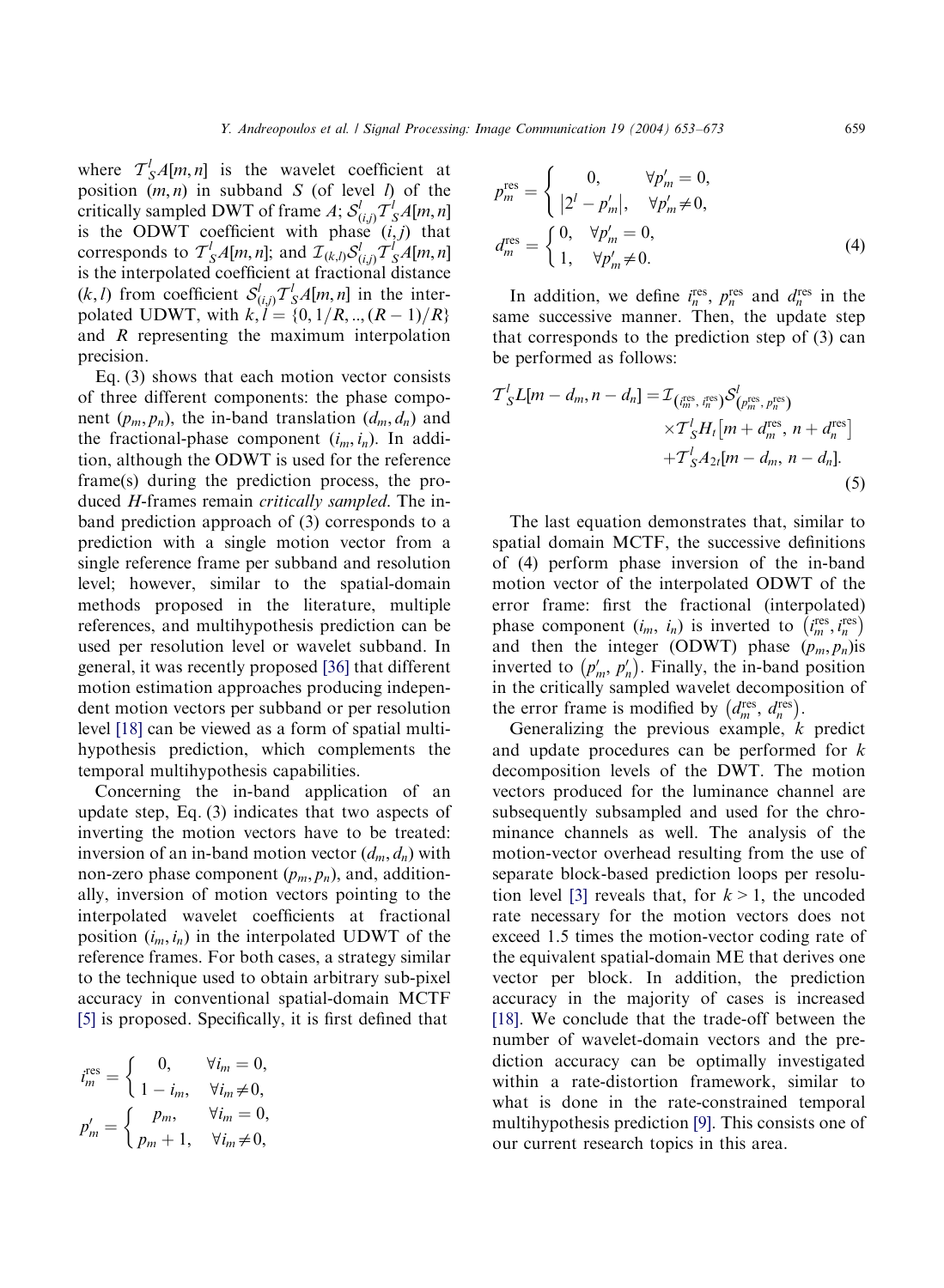## <span id="page-7-0"></span>3. Complete to overcomplete discrete wavelet transform

We elaborate on two methods for the CODWT used under the IBMCTF-coding scenario, namely the low-band shift (LBS) method [\[25,28\]](#page-19-0) that is a specific implementation for the "à-trous" algorithm [\[23\]](#page-19-0), and the prediction-filters method [\[1,35\]](#page-18-0).

#### 3.1. Notations

We briefly define the notations used in this section. Bold-faced capital and lower letters indicate matrices and vectors, respectively, while I denotes the identity matrix. All the used indices are integers and the superscripts denote the decomposition level, except for superscript T that denotes transposition. The polyphase separation (lazy wavelet) of a given signal or filter  $X(z)$  is denoted as  $\mathcal{D}X(z) = [X_0(z) X_1(z)]^T$ , with the inverse operation given by:  $\mathcal{D}^{-1} \mathcal{D}X(z) = X_0(z^2) +$  $zX_1(z^2) = X(z)$ . The analysis polyphase matrices that produce the even or odd polyphase components of the non-decimated transform  $(0 = even,$ 1=odd) are denoted as  $\mathbf{E}_0(z)$ ,  $\mathbf{E}_1(z)$ , respectively, and their definition is

$$
\mathbf{E}_0(z) = \begin{bmatrix} H_0(z) & H_1(z) \\ G_0(z) & G_1(z) \end{bmatrix}, \quad \mathbf{E}_0(z) = \mathbf{E}_1(z) \begin{bmatrix} 0 & 1 \\ z^{-1} & 0 \end{bmatrix},
$$

where  $H$ ,  $G$  are the low- and high-pass analysis filters, respectively. The corresponding synthesis polyphase matrices are denoted as  $\mathbf{R}_i(z) =$  $[\mathbf{E}_i(z)]^{-1}$ ,  $i = \{0, 1\}$ . For all the signals and filters in this paper, we use the typical Type-I and Type-II polyphase definitions [\[7\]](#page-19-0), and in order to

simplify the expressions we always assume that the filters  $H$  and  $G$  are properly shifted so that perfect reconstruction is achieved with zero delay [\[7\]](#page-19-0), i.e. det  $\mathbf{E}_0(z) = -1$ . For a one-dimensional signal  $X(z)$ , the p-phase wavelet decomposition of level *l* of the ODWT [\[23\]](#page-19-0) is denoted as  $w_p^l(z) =$  $[A_p^l(z) D_p^l(z)]^T$ ,  $0 \leq p < 2^l$ , with  $A_p^l(z)$ ,  $D_p^l(z)$  the pphase low- and high-frequency subbands of level  $l$ , respectively

# 3.2. Resolution-scalable CODWT with the level-by-level low band shift

Fig. 4 shows an example of the one-dimensional ODWT for three decomposition levels starting from an input signal  $X$ . This figure facilitates the description of the LBS method. Initially, the input signal  $X$  is decomposed in two subband sets  $A_0^1$ ,  $D_0^1$  and  $A_1^1$ ,  $D_1^1$  by retaining separately the even and odd polyphase components of the nondecimated decomposition, respectively. Equivalently, two critically sampled wavelet decompositions can be performed: one to the zero-shifted and one to the unit-shifted input signal, respectively [\[25,31\].](#page-19-0) Each of the low-frequency subbands  $A_0^1$ and  $A_1^1$  is further analyzed in the same manner, while the high-frequency subbands  $D_0^1$  and  $D_1^1$ represent the output of the first decomposition level. The process is repeated recursively as shown in Fig. 4, yielding the fast approach for the ODWT calculation from the input signal  $X$ . The subbands  $A_0^3$  and  $D_0^l$ ,  $l = 1, 2, 3$  consist the critically sampled DWT of three levels, while the subbands  $A_i^3$ ,  $D_i^l$ ,  $1 \le l \le 3$ ,  $0 \le i < 2^l$  represent the calculated ODWT for three decomposition levels.



Fig. 4. The construction of the ODWT of three levels starting from the input signal X. A number of one-level DWTs are performed that retain the even or odd samples of the non-decimated transform ( $\mathbf{E}_i \mathcal{D}$  with  $i = 0, 1$ , respectively).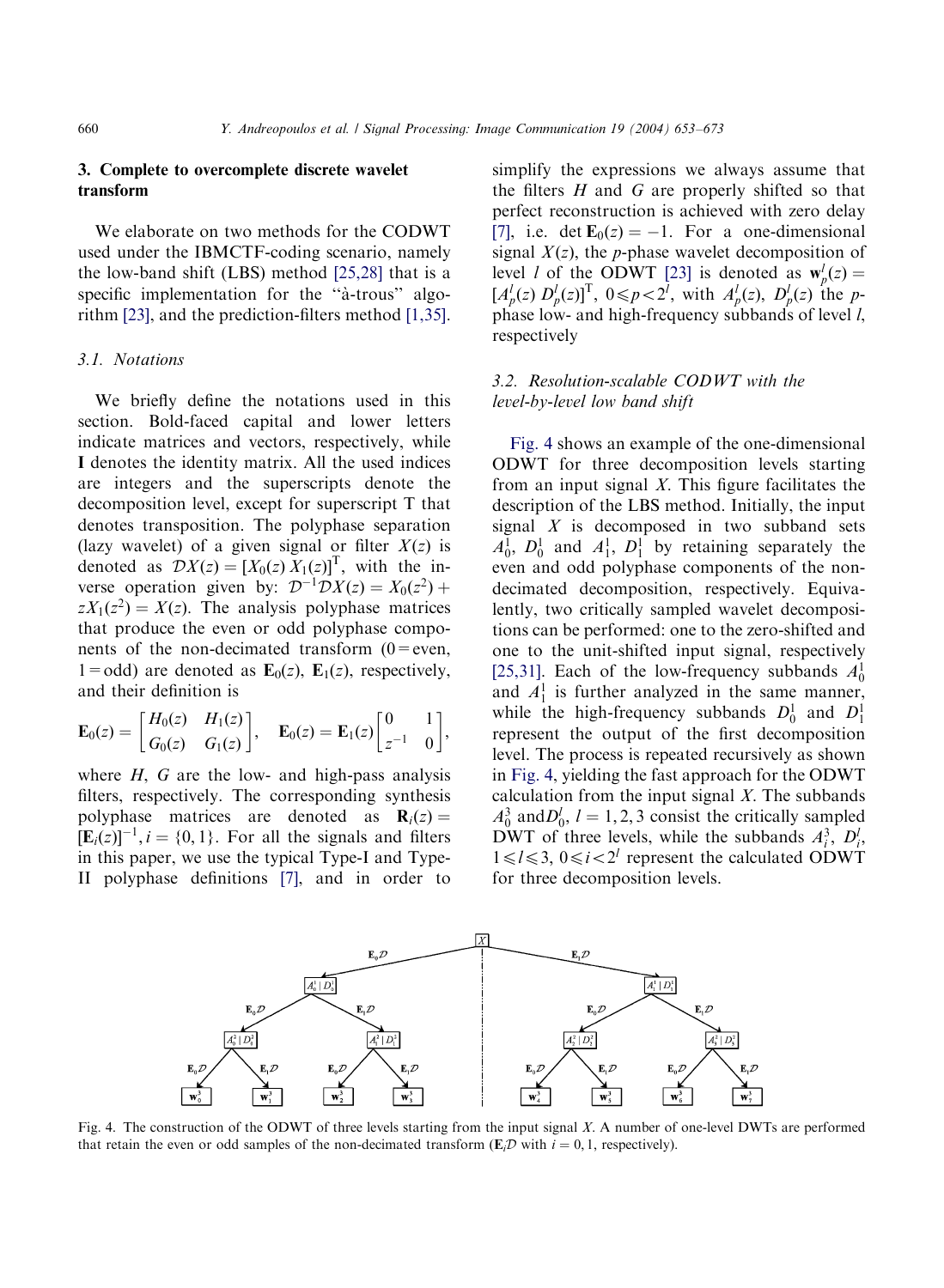Notice that the ODWT subbands  $A_i^3$ ,  $D_i^l$  shown in [Fig. 4](#page-7-0) stem from the classical ODWT decom-position scheme [\[28\]](#page-19-0), which is equivalent to the "a" trous'' algorithm [\[23,28\]](#page-19-0). The difference is that, for every level, the subbands of [Fig. 4\(a\)](#page-7-0) must be interleaved in order to produce the UDWT obtained with the algorithm "à trous". As a result, any subband  $D_i^l$  in the ODWT of [Fig. 4](#page-7-0) is the ith polyphase component of the UDWT of level l. In the two-dimensional case, the two-dimensional ODWT can be constructed in the same manner as in [Fig. 4,](#page-7-0) by applying the LBS method on the input-subband rows and on the columns of the result. Hence, in the remaining part of this section we focus on the one-dimensional case in order to facilitate the description, with the extension in two dimensions following the row–column approach.

In the resolution-scalable coding framework of [Fig. 2](#page-4-0), the key-difference is that the coarsestresolution subbands of the critically sampled decomposition (subbands  $w_0^3$ ) may be processed without the subbands of the higher-resolution levels  $l = 2$ , 1; this means that, when decoding the quarter resolution input sequence, the subbands  $D_0^l$  will not be present at the decoder. Under such a resolution-progressive decoding environment, the LBS method is readily adaptable to perform a level-by-level construction of the ODWT representation (denoted by LL-LBS), starting from the subbands of the critically sampled transform of each decoded level. Specifically, starting from subbands  $w_0^3$  (coarsest resolution level) of [Fig. 4](#page-7-0), three inverse wavelet transforms are performed. Subsequently, from the reconstructed signal, all the subbands  $\mathbf{w}_i^3$ ,  $1 \le i < 8$  are constructed by performing the forward transforms shown in [Fig. 4](#page-7-0). Since in this case the subbands  $D_0^2$ ,  $D_0^1$  are not available, and due to the fact that lossy decoding may have occurred for the subbands  $\mathbf{w}_{0}^3$ , the reconstructed signal and the subbands  $\mathbf{w}_i^3$  are an approximation of X and of the original ODWT of level 3, respectively, shown in [Fig. 4.](#page-7-0) However, given the information available at the decoder side, this ODWT representation is the best possible approximation for the current resolution.

The construction of the ODWT by the LL-LBS is performed in the same manner for the finer resolution levels (2 and 1).

# 3.3. Resolution-scalable CODWT with the prediction-filters

In this section, we present an alternative approach to the LL-LBS method for the levelby-level CODWT of levels 3, 2 and 1. In this approach, the CODWT uses a set of prediction filters [\[1,35\],](#page-18-0) denoted as  $F_j^i$ ,  $1 \le i \le 3$ ,  $0 \le i < 2^{l+1}$ , which are convolved with the subbands  $w_0^i$  to calculate the ODWT representation of each level. We demonstrate that, by using the predictionfilters, the overcomplete representation is ''predicted'' in a level-by-level manner. As a result, no upsampling or downsampling is performed with this algorithm and no reconstruction of the spatial-domain signal X is performed.

The form of these filters has been derived [\[1,35\]](#page-18-0) as a separate set of propositions for each decomposition level E. The proposition  $Q(1)$  corresponding to  $E = 1$  is

$$
\mathcal{Q}(1) : \mathbf{w}_1^1(z) = \mathbf{F}_0^1(z)\mathbf{w}_0^1(z)
$$
 (6)

with  $\mathbf{F}_0^1(z)$  defining the prediction-filters matrix of the proposition  $Q(1)$ , which is defined as

$$
\mathbf{F}_0^1(z) = \begin{bmatrix} F_0^1(z) & F_1^1(z) \\ F_2^1(z) & F_3^1(z) \end{bmatrix}
$$
  
= 
$$
\begin{bmatrix} zH_0(z)G_0(z) - H_1(z)G_1(z) & H_1(z)H_1(z) - zH_0(z)H_0(z) \\ zG_0(z)G_0(z) - G_1(z)G_1(z) & H_1(z)G_1(z) - zH_0(z)G_0(z) \end{bmatrix}.
$$

$$
(7)
$$

The proof of (6) can be derived by performing an inverse transform to subbands  $w_0^1(z)$  followed by a forward wavelet transform that retains the odd polyphase components of the non-decimated decomposition [\[1,35\]](#page-18-0), as shown in [Fig. 4](#page-7-0). In summary

$$
\mathbf{w}_1^1(z) = \mathbf{E}_1(z) \mathcal{D} \mathcal{D}^{-1} \mathbf{R}_0(z) \mathbf{w}_0^1(z) = \mathbf{F}_0^1(z) \mathbf{w}_0^1(z).
$$

Based on the proof of [\[1\]](#page-18-0), the construction of the level-by-level CODWT is generalized to the following proposition:

$$
\mathcal{Q}(k) : \mathbf{w}_x^k(z) = \mathbf{F}_p^{l+1}(z)\mathbf{w}_0^k(z). \tag{8}
$$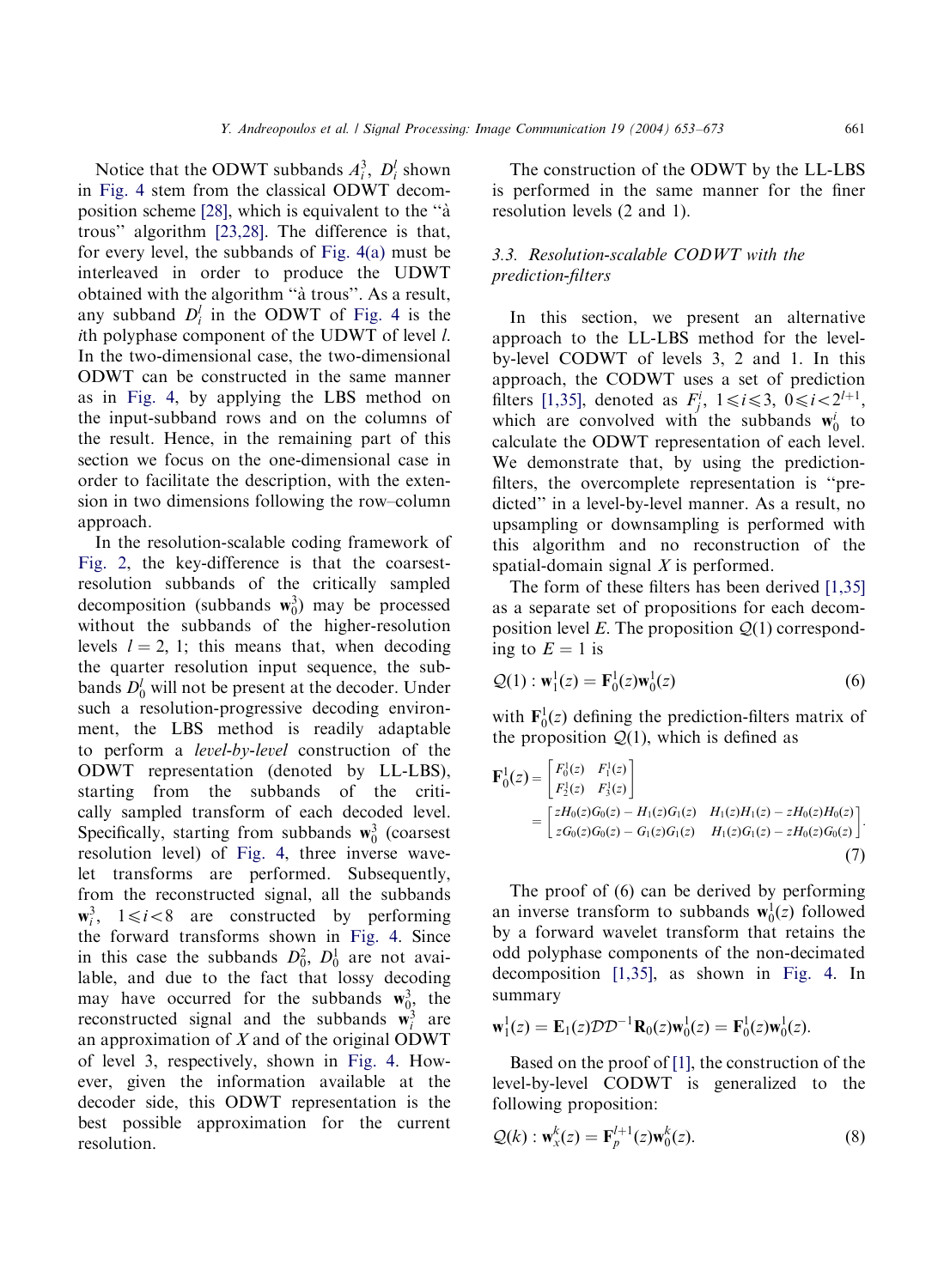In (8),  $1 \le x < 2^k$  denotes the ODWT subband index at level k (phase x), and it is written as  $x =$  $2^{l} + p$  where *l* is given by  $l = |\log_2 x|$  (| a| denotes the integer part of *a*) and *p* defined as  $p = \sum_{i=1}^{d} k_i y_i^i k_i$  (0, 1). In the particular case of *l*  $\sum_{j=0}^{l-1} b_j 2^j$ ,  $b_j = \{0, 1\}$ . In the particular case of  $l =$ 0 corresponding to  $k = 1$  and  $x = 1$ , we set  $p = 0$ to ensure that Eq. (8) is identical with  $Q(1)$  given by (6). Proposition  $Q(k)$  consists in fact the modification of the result given in [\[1\]](#page-18-0) for the case where  $D_0^l = 0$  for every l,  $1 \le l < k$ .

The prediction filters needed to calculate the ODWT subbands of level  $k, k > 1$ , are the filters of the  $\mathbf{F}_0^1(z)$  matrix given by (7), and the matrices  $\mathbf{F}_p^{l+1}(z)$ ,  $1 \le l < k$ , given by [\[1\]:](#page-18-0)

$$
\mathbf{F}_{p}^{l+1}(z) = \begin{bmatrix} F_{4p}^{l+1}(z) & F_{4p+1}^{l+1}(z) \\ F_{4p+2}^{l+1}(z) & F_{4p+3}^{l+1}(z) \end{bmatrix}
$$
  
=  $F_{4p/2}^{l} b_{0}(z) \mathbf{I} + z^{-(1-b_{0})} F_{4p/2}^{l} b_{1}^{(z)} b_{0}(z) \mathbf{F}_{0}^{1}(z).$  (9)

## 3.4. Generalization of the derived formulation and efficient implementation

For each decomposition level  $k$  of the DWT, the proposition  $Q(k)$  consists of the convolution of the critically-sampled subbands of level  $k$  with the prediction filters of the matrix  $\mathbf{F}_p^{l+1}(z)$ ,  $0 \le l < k$ . In general, for the case of the level-by-level calculation, the CODWT of each level  $k$  can be written as

$$
\mathbf{w}_{\text{ODWT}}^{k}(z) = \begin{bmatrix} \mathbf{P}^{1}(z) \\ \mathbf{P}^{2}(z) \\ \vdots \\ \mathbf{P}^{k}(z) \end{bmatrix} \mathbf{w}_{0}^{k}(z), \qquad (10)
$$

where

$$
\mathbf{w}_{\text{ODWT}}^k(z) = \begin{bmatrix} \mathbf{w}_1^k(z) \\ \vdots \\ \mathbf{w}_{2^k-1}^k(z) \end{bmatrix}
$$

and

$$
\mathbf{P}^{l+1}(z) = \begin{bmatrix} \mathbf{F}_0^{l+1}(z) \\ \mathbf{F}_1^{l+1}(z) \\ \vdots \\ \mathbf{F}_{2l-1}^{l+1}(z) \end{bmatrix}
$$

for every  $l, 0 \le l < k$ .

The prediction filters of level  $l + 1$  are defined recursively in Eq. (9) based on the filters  $F'_{\frac{4}{3}p/2}(z)$ . Based on this observation, in [\[2\]](#page-18-0) the following symmetry property for the prediction filters of an arbitrary decomposition level l was demonstrated:

$$
F'_{4|p/2|0}(z) = zF'_{2^{l+1}-4-4|p/2|,1}(z^{-1}),
$$
  
\n
$$
F'_{4|p/2|,1}(z) = zF'_{2^{l+1}-4-4|p/2|,0}(z^{-1}).
$$
\n(11)

This symmetry can be used to derive computationally efficient algorithms for the CODWT since the multiplications for half of the filters of each level can be reused for the production of the results of the other half [\[2\].](#page-18-0)

#### 3.4.1. Practical benefits from the codwt based on the prediction filters

In a resolution-scalable scenario, the predictionfilters (PF) approach exhibits complexity gains in comparison to the classical LBS algorithm. A comparison between the two CODWT approaches for the 9/7 filter-pair under the level-by-level construction [\[1\]](#page-18-0) reveals that the PF approach decreases the execution time by an average of 83% and 78% as compared to the convolution and lifting-based LBS implementation, respectively. All the experiments were carried out using "C" implementations in an Intel Pentium IV for the case of a coding system for HDTV resolution sequences with a maximum of  $k = 4$  decomposition (resolution) levels.

Another important advantage of the CODWT based on the prediction filters is in the required memory for the ODWT calculation for each block during the temporal filtering process. In our experiments, after the performance of the ME process in the ODWT domain during the predict step, we have utilized a memory-efficient implementation for the temporal filtering exhibited in Eqs. (3) and (5). Specifically, we exploit the knowledge of the in-band motion vector to create a coefficient-by-coefficient calculation of the temporal filtering in a two-step process: for the example of Eq. (3) and the generic case of a fractional-phase in-band motion vector, first the necessary (integer-phase) ODWT coefficients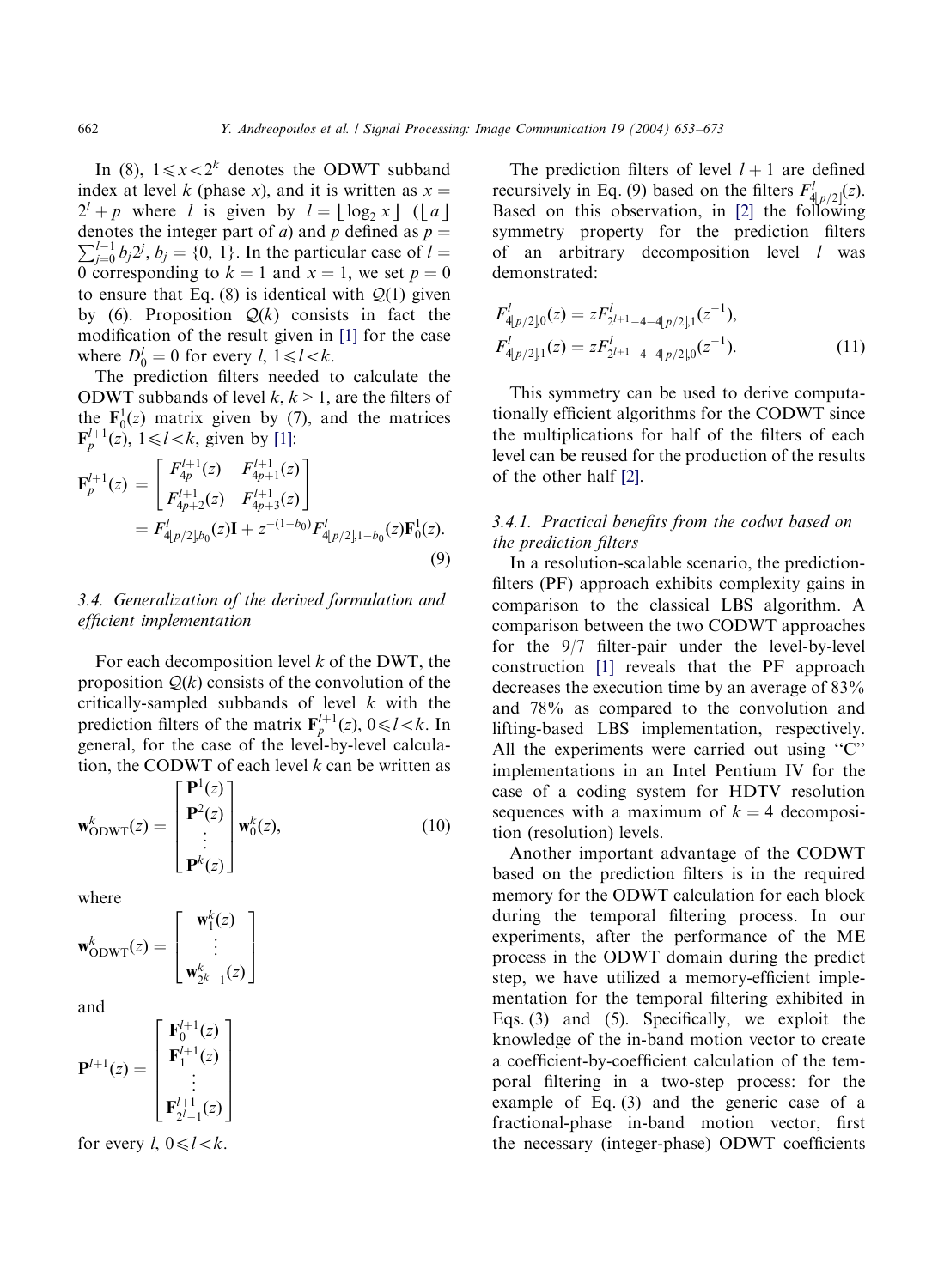<span id="page-10-0"></span>required for the convolution with the interpolation filter-kernel are calculated. This is performed using a localized direct filtering with the required prediction filters of (9). Subsequently, the fractional-phase coefficient required in (3) is created by applying the interpolation-filter kernel on the currently produced coefficients. The same strategy is followed for the update step. In this way, no memory for the storage of the interpolated UDWT is necessary during in-band temporal filtering since every coefficient participating in IBMCTF is calculated on the fly. This consists the extreme example for the minimization of the memory requirements for the IBMCTF and it becomes a realizable solution only with the use of the proposed single-rate CODWT.

#### 4. Optimized multihypothesis temporal filtering

In this section, we focus on the temporal filtering aspects of MCTF and present a new algorithm for optimized multihypothesis prediction and update using block-based ME/MC. The prediction step of the algorithm operates following a macroblock concept, i.e. the current frame (or wavelet subbands of each resolution level for IBMCTF) is partitioned into non-overlapping blocks of  $B \times B$  pixels (or  $(B/2<sup>l</sup>) \times (B/2<sup>l</sup>)$  wavelet coefficients for each subband of resolution  $\hat{D}$ . Then the algorithm performs a prediction for the macroblocks and produces a set of motion-vectors and the predicted error frame (or error subbands of each resolution). After the performance of the prediction step for a sufficient number of frames, the update step inverts the error-frame information to the reference frames using the inverse motion vector set and creates the lowpass-filtered frames to be used for the subsequent temporal levels.

A pruning algorithm for variable block-size ME prediction has already been proposed in the context of MCTF [\[6\]](#page-18-0). Our approach differs from [\[6\]](#page-18-0) in the use of multihypothesis, the use of multiple reference frames (i.e. longer temporal filters) and the more exhaustive approach for the macroblock prediction-mode selection.

Multihypothesis prediction has been originally proposed in the context of closed-loop video coding in order to improve prediction efficiency [\[8,9\]](#page-19-0). Fig. 5(a) illustrates that the basic concept can be seen as a generalization of bi-directional prediction: each block may be predicted using a unidirectional or bidirectional prediction with one or two reference blocks. To utilize such a technique in MCTF-based coding, we couple the prediction step with the corresponding update step as shown in Fig. 5(b): the current error frame is used to update the reference frames and create a set of L-frames. The example of Fig. 5 corresponds in general to temporal filtering using the



Fig. 5. (a) Examples of variable block size multihypothesis prediction of frame  $A_{2t+1}$  using frames  $A_{2t}, A_{2t+2}$  as references. The arrows indicate the prediction direction. (b) The corresponding example of the update step: the information of the produced error frame from the multihypothesis prediction is used to update the two reference frames. To complete the creation of the  $L_t$  frame, the previous update step with errorframe  $H_{t-1}$  is necessary, leading to a temporal dependency of five frames.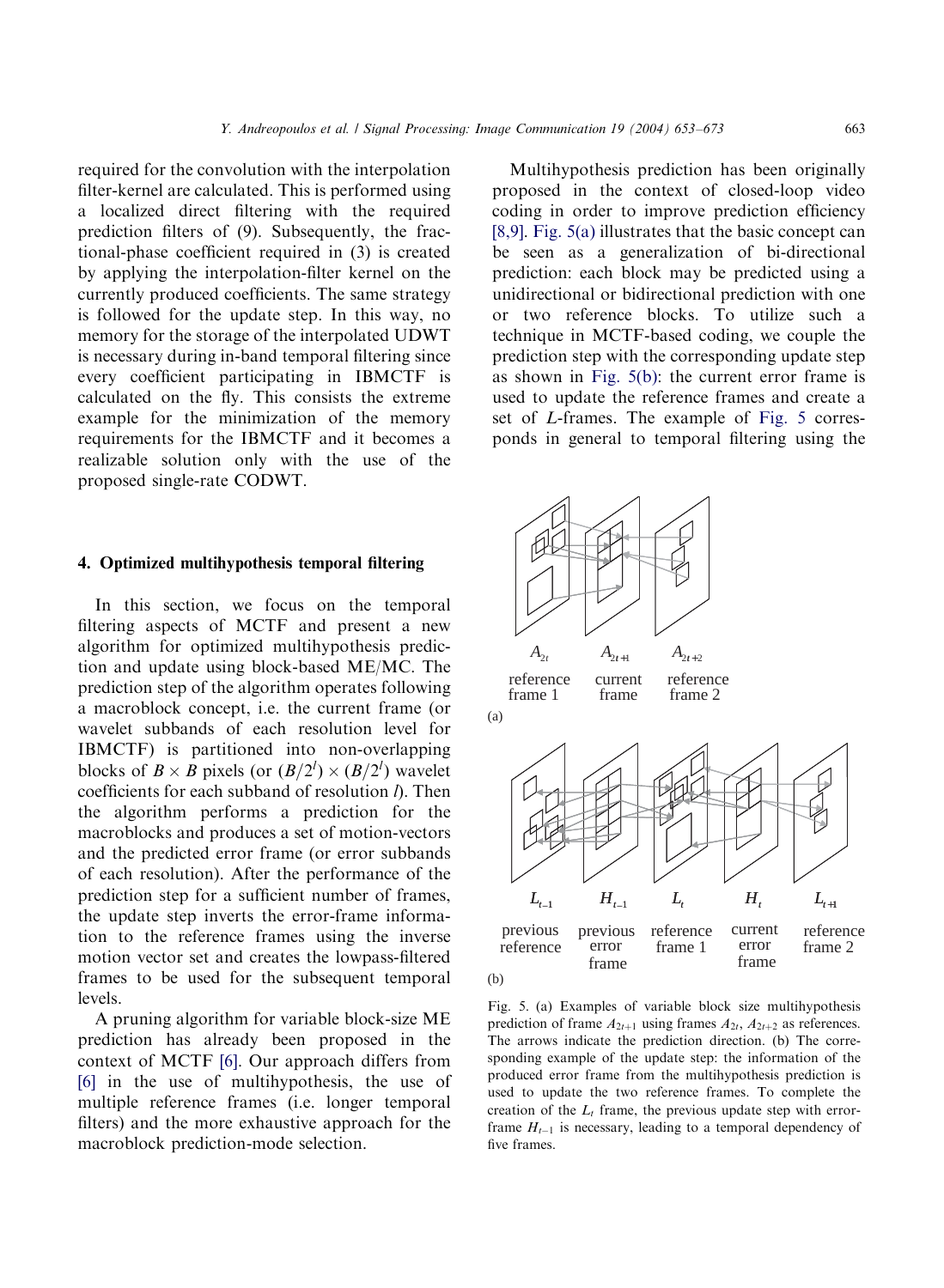motion-compensated 5/3 filter-pair. However, due to the adaptive properties of the optimized multihypothesis prediction step, the temporal filtering is locally adapted to motion-compensated 1/3 filterpair (5/3 with no update step), motion-compensated bi-directional 2/2 (Haar) filter-pair and the motion-compensated bi-directional 1/2 filter-pair (Haar with no update step). In general, the optimized multihypothesis MCTF proposed in this paper can be seen as a rate/distortion optimized adaptive motion-compensated temporal lifting decomposition with bookkeeping: the algo-

rithm performs a best-basis selection process in the direction of motion and indicates the decisions to the decoder using the motion-vector information. Although our experiments are restricted to the biorthogonal MC filter-pairs with maximally one predict-and-update step, generalizations to smoother wavelet families that capture better the long-term temporal correlations can be envisaged.

# 4.1. Prediction step

Although the proposed ME is based on the algorithm of [\[9\],](#page-19-0) its novelty lays in the joint optimization process for the multihypothesis prediction with variable block sizes and in its ability to generate a rate-constrained motion-vector data set for a multiple set of rates, without multiple application of the complex multihypothesis estimation step. The latter is possible by performing the operation of optimized prediction for each macroblock in three different phases, as shown in Fig. 6.

• *Macroblock split:* Starting from a macroblock of  $B \times B$  pixels (or  $(B/2^l) \times (B/2^l)$  coefficients in the case of IBMCTF), a splitting process generates a number of non-overlapping subblocks. In the presented experiments, we follow a quadtree splitting approach to  $P$  partition levels, where each level  $p_s$  contains  $2^{p_s} \times 2^{p_s}$ subblocks,  $0 \leq p_s < P$ . For each level  $p_s$ , a number of subblocks have been pruned out due to the selection of their parent block during pruning. As a result, for each level, the following steps are only performed to the subblocks that have been selected during the pruning step of the previous level.

- $\bullet$  *Multihypothesis ME:* For the current subblock, a local splitting to its four quadrants is performed. A number of hypotheses  $M$  is established for the subblock and its four quadrants, with  $M = 2$  in our experiments. The case of  $M = 0$  can correspond to the use of intra-prediction modes based on the causal neighborhood around the current subblock (or subblock quadrant). For the current subblock (or subblock quadrant) and each hypothesis  $m=1,\ldots,M$ , we apply the multihypothesis estimation algorithm of [8] without a rate constraint. This means that, for  $m > 1$ , the algorithm initiates all motion vectors and then iterates by estimating one vector at a time so that the prediction error of the current subblock is minimized. When no vector was modified during the last iteration, the algorithm terminates. As a result, for each hypothesis m, the combination of motion vectors that minimizes the produced error-frame distortion in the certain subblock (or subblock quadrant) of the macroblock is chosen. In our experiments, we use the sum of absolute differences as the distortion measure. The motion vector data for each hypothesis and the corresponding distortion are kept in a structure for use in the following steps.
- Pruning process: The pruning process performed for the current subblock is given in Fig. 7. Three distinct passes occur: The first pass, Estimation(i), identifies the rate and distortion of each possible combination  $n_i$



Fig. 6. Proposed motion estimation for the prediction step of MCTF.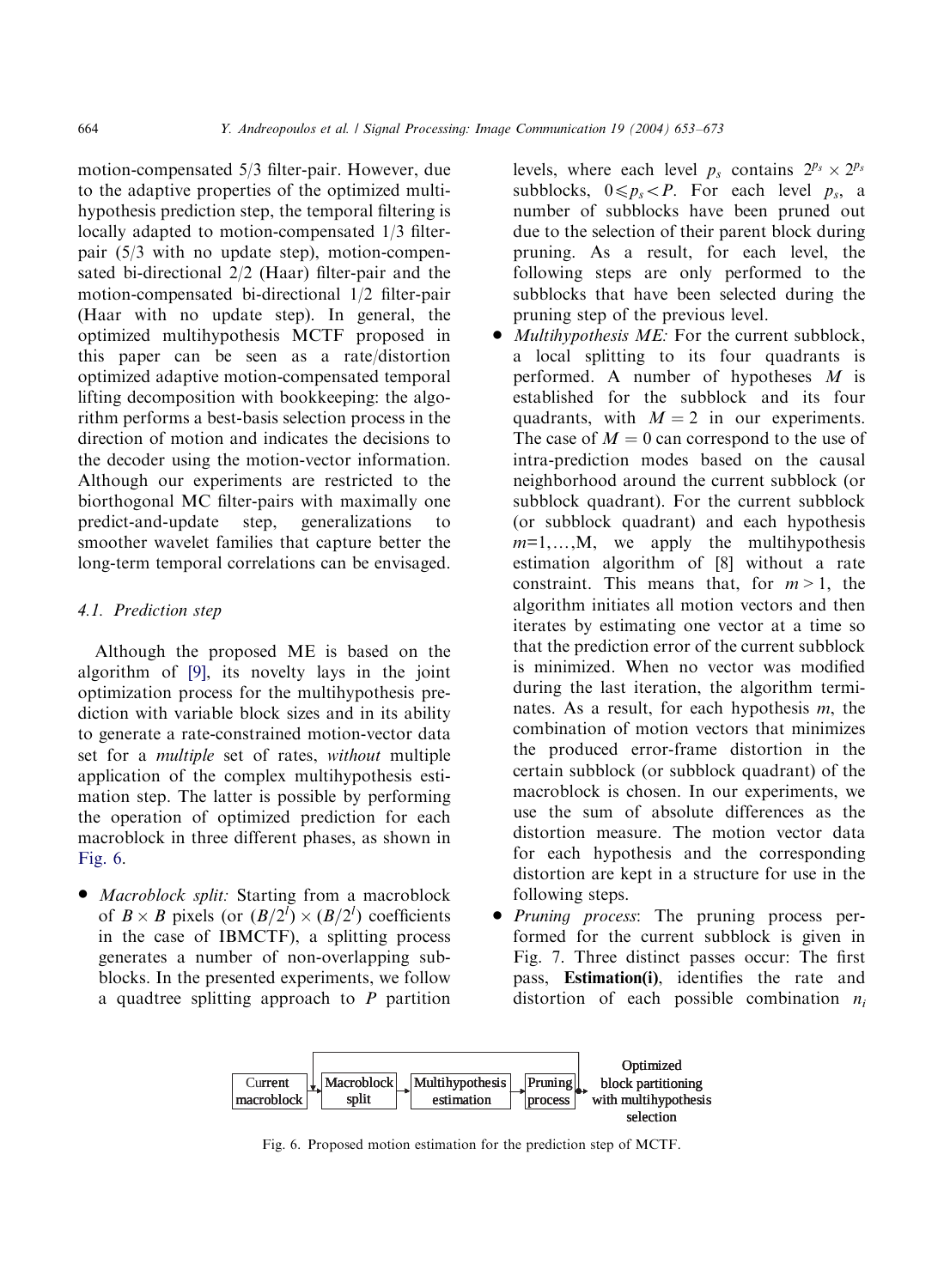<span id="page-12-0"></span>For the current subblock at  $(r_s, c_s)$  of partition level  $p_s$ ,  $0 \le p_s < P$  in the macroblock: If  $p_s = 0$  then Set  $\mathcal{N} = \emptyset, \mathcal{N}_{\text{deleted}} = \emptyset$  // Initialize to zero: no MB partition exists yet. else  $\mathcal{N} = \mathcal{N}_{deleted}$ // Restore partition points excluded before. For every  $p: p \leftarrow [0,1], p \in \mathbb{N}$ // For all the different combinations of hypotheses in For every  $i: i \in [0,(M+1)^{2^{2p}}-1]$ ,  $i \in \mathbb{N}$  // the subblock ( $p=0$ ) and its quadrants ( $p=1$ ). Begin\_Estimation(i): Set  $R \leftarrow 0$ , Set  $D \leftarrow 0$ For every quadrant of the subblock at  $(b_r, b_c)$ :  $b_r, b_c \in [0, 2^p - 1], b_r \in \mathbb{N}$ Set  $h(b_r, b_c) \leftarrow ||i/(M+1)^{b_r 2^r + b_c}|| \mod (M+1)||$  // mod: modulo operator Set  $R \leftarrow R + \text{Estimate}_R(b_r, b_c, h(b_r, b_c))$ Set  $D \leftarrow D + \text{Estimate}_D(b_r, b_c, h(b_r, b_c))$ // precalculated from the ME step Set  $R \leftarrow R + R_{rem}$ ,  $D \leftarrow D + D_{rem}$ // rate, distortion of remaining parts of MB Create  $n_i = \{R, D, \bigcup_{b} h(b_r, b_c), [(r_s, c_s), p_s] \}$ For every  $n_k, n_k \in \mathcal{N}$ If  $n_k(R) < n_i(R)$  and  $n_k(D) \le n_i(D)$  then Goto **End\_Estimation(i)** Add  $n_i$  to  $N$ End\_Estimation(i) // prune the list of valid R-D points to make a monotonically-decreasing slope Begin\_RD\_Prune: Set  $l = 0$ , Set  $n_l(R) = 0$ , Set  $n_l(D) = \infty$ // Set the initial point For every  $n_k, n_k \in \mathcal{N}$ Set  $\Delta R_k \leftarrow n_k(R) - n_i(R)$ , Set  $\Delta D_k \leftarrow n_i(D) - n_k(D)$ , Set  $S_k \leftarrow \frac{\Delta D_k}{\Delta R_k}$ <br>If  $l \neq 0$  and  $S_k > S_l$  then Move  $n_i$  from  $\mathcal N$  to  $\mathcal N_{\text{deleted}}$ , Goto Begin RD\_Prune else Set  $l = k$ End\_RD\_Prune Begin\_Estimation\_Truncation: Input  $\lambda$ // input of the control parameter For every  $n_k, n_k \in \mathcal{N}$ If  $S_k - \lambda^{-1} < S_{k+1} - \lambda^{-1}$  then Set  $n_k$  as the stop point Apply\_partition $(n_k)$ // apply the vectors and partition data of  $n_k$ **End\_Estimation\_Truncation** 

Fig. 7. Pseudocode of the pruning algorithm for multihypothesis variable block-size prediction for each macroblock. We use the following notations: N is a list of partitioning points in the macroblock, it contains items in the form  $n_i =$  $\{R, D, \cup_{b_1,b_2} h(b_1, b_2), [(r_s, c_s), p_s]\}$  where R, D are the rate, distortion, respectively,  $\cup_{b_1,b_2} h(b_1, b_2)$  is the union of the quadrants of the subblock  $(b_r, b_c)$  each having a hypothesis  $h(b_r, b_c)$  and  $(r_s, c_s)$ ,  $p_s$  indicate the subblock coordinates in the macroblock;  $\mathcal{N}_{\text{deleted}}$  contains points that have been removed from N; Estimate<sub>R</sub>( $\bullet$ ) estimates the rate for coding the motion vector data of the subblock  $(b_r, b_c)$  using the first-order entropy, Estimate<sub>D</sub>( $\bullet$ ) estimates the prediction error of the subblock ( $b_r$ ,  $b_c$ );  $R_{\text{rem}}$ ,  $D_{\text{rem}}$  contain the rate, distortion of the remaining are of the macroblock (besides area covered by the current subblock);  $\lambda$  is the Lagrangian control parameter.

(partitioning point) of hypotheses of the current subblock or its quadrants. The second pass, RD Prune, scans the list of acceptable points  $N$  to establish a monotonically decreasing slope value  $S_k$  for each point  $n_k$ ,  $n_k \in \mathcal{N}$ , similar to the rate-distortion optimization procedure of JPEG2000 [34]. Finally, the third pass minimizes the Lagrangian cost function  $R(n_k)+\lambda \cdot D(n_k)$  by establishing the partitioning point  $n_{k_{\text{min}}} = \arg \min_{n_k \in N} (|S_k - \lambda^{-1}|)$ , i.e.

the partitioning point with a slope value closest to  $\lambda^{-1}$ . The splitting and hypothesis number for each subblock (or for the subblock's quadrants) is used for motion compensation, if no additional partition levels are to be performed. Otherwise, an additional level of macroblock split occurs and the multihypothesis ME and pruning occur for the subblocks that have been selected in the previous levels, and their quadrants.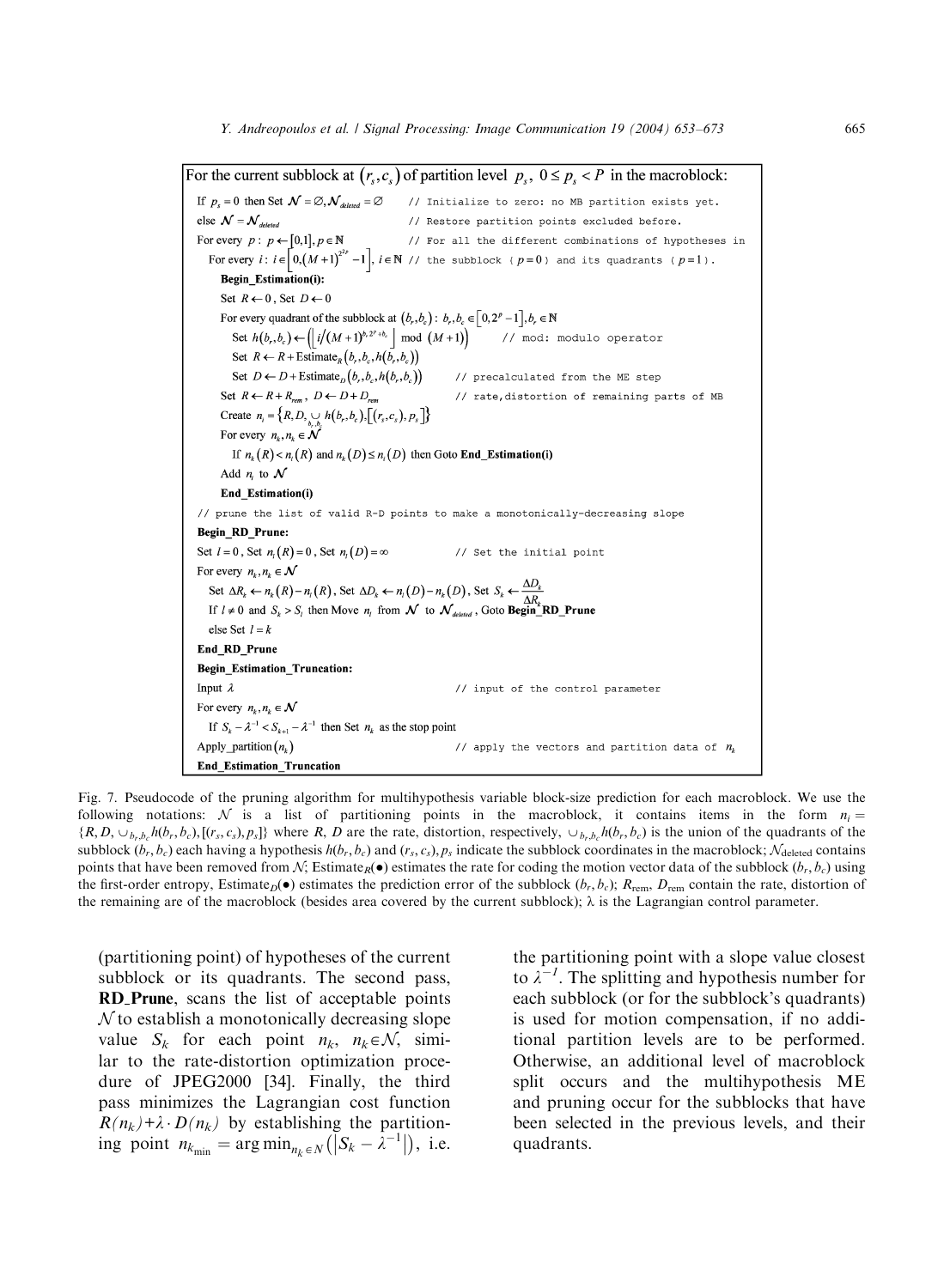## 4.2. Update step

The application of the update step for the creation of the  $L_t$  frame ([Fig. 5\)](#page-10-0) occurs in two consecutive phases, schematically shown in Fig. 8; first the update information is created by inverting the error frame samples of the  $H_{t-1}$ ,  $H_t$  frames using the inverted motion-vector fields. To avoid strong motion-related artifacts in the output  $L_t$  frame and the irregular increase of the image-sample magnitudes in multiconnected areas, a normalization process divides the magnitude of the update samples for each pixel with the number of connections. Finally, before the update coefficients are added to the reference frame, they are scaled according to the lifting equation for the update step, taking into account the type of the specific connection (Haar or 5/3 filter-pair [\[7\]\)](#page-19-0). Additional scaling can be incorporated for the areas where the update samples have large magnitudes, or, alternatively, the update step can be adaptively disabled in areas where bad connections due to motion-prediction failure is seen [\[5\].](#page-18-0) These approaches typically require additional signaling information to be transmitted to the decoder. We do not investigate these options for the update step in this paper.

#### 5. Experimental evaluation

In this section, we evaluate the coding performance obtained with experimental instantiations of the proposed video coding framework following the two major aspects treated in this paper. Our comparisons are grouped on three topics: First, we evaluate the different modes available for the proposed multihypothesis ME algorithm of



Fig. 8. The application of the update step in the MCTF process.

Section 4 in the SDMCTF and IBMCTF frameworks using the equivalent setting for both frameworks. In order to assess better the increase in coding efficiency offered by the proposed multihypothesis framework, a comparison is carried out against the MC-EZBC fully scalable video coder [\[5\]](#page-18-0) as well as the non-scalable advanced video coder (AVC), jointly standardized by MPEG and ITU. Lastly, we attempt a comparison of SDMCTF and IBMCTF in terms of behavior under resolution and temporal scalability.

#### 5.1. Instantiation of the experimental test suites

For all our experiments, we use four temporal decomposition levels. The default scaling factors of the lifting implementations of the temporal transforms (Haar, 5/3) is used for the temporal filtering. For the case of the 1/2 and 1/3 filters (i.e. prediction-only without update), the frames of each temporal level  $t$  remain the original input each temporar lever *t* feli<br>frames, scaled by  $(\sqrt{2})^{t-1}$ .

The variable block-size motion estimation algorithm of Section 4 is used. For the case of IBMCTF, block-based motion estimation with a block size of  $B \times B$  pixels in the spatial domain corresponds to k separate motion estimations (for a total of k spatial-resolution levels of in-band motion estimation) with triplets of blocks of  $(B/2^l) \times (B/2^l)$  wavelet coefficients in the highfrequency subbands of each resolution  $l, 1 \le l \le k$ , as described in Section 2.4. The number of hypotheses used was set to 1 or 2, and this always corresponds to temporal multihypothesis prediction. If multiple in-band motion estimations are performed  $(k > 1)$ , the number of vectors corresponding to each spatial location in the IBMCTF codec varies according to the temporal filtering of each resolution.

Concerning the compression aspects, the motion vectors of each frame (and resolution in the case of IBMCTF) are compressed using adaptive arithmetic coding; no spatial or temporal motionvector correlations were exploited. The quantization and entropy coding is performed with the QuadTree-Limited (QT-L) coder of [\[29\]](#page-19-0), which is an intra-band embedded wavelet coding algorithm combining quadtree coding and block-based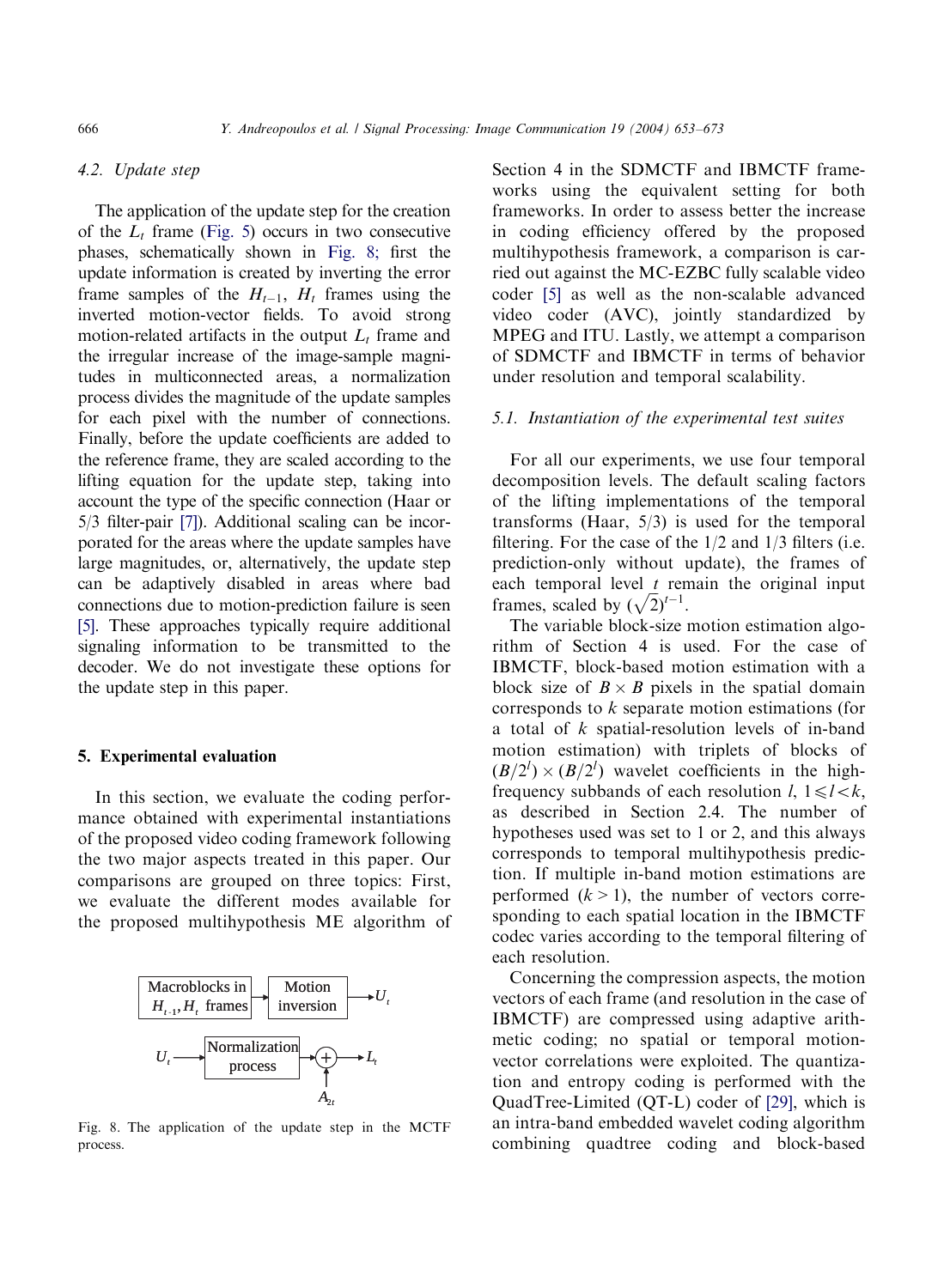coding of the significance maps [\[29\]](#page-19-0). Scaling in resolution is performed by skipping resolution levels of the compressed bitstream (and their corresponding motion-vectors in the case of IBMCTF). Dyadically reduced frame-rates are straightforwardly produced by skipping frames that correspond to the first temporal levels. Finally, rate scaling is performed by a bitstream extractor that follows the principles of the bitstream scaling method used in [\[5\]](#page-18-0).

# 5.2. Efficiency of multihypothesis MCTF in SDMCTF and IBMCTF frameworks

We applied the proposed MCTF technique with a different number of features enabled for each

experiment in order to assess the impact on the coding efficiency of MCTF. Typical results are given in Fig. 9 for the IBMCTF and SDMCTF for 128 frames of the CIF sequences ''Stefan'' and ''Coastguard'', which include a variety of object motions. Since no attempt was made to jointly optimize the prediction performance across resolutions, in the experiments of this subsection we set  $k = 1$  (one level of in-band prediction and update); two additional levels of spatial transform are performed in the MCTF residuals of the LL subbands in order to match the SDMCTF codec in the number of spatial decomposition levels (three). The objective comparison of Fig. 9 shows that, in both the SDMCTF and IBMCTF architectures, a large PSNR gain comes from the use of



Fig. 9. PSNR results for SDMCTF and IBMCTF coders with different features: (a) Stefan sequence, (b) Coastguard sequence.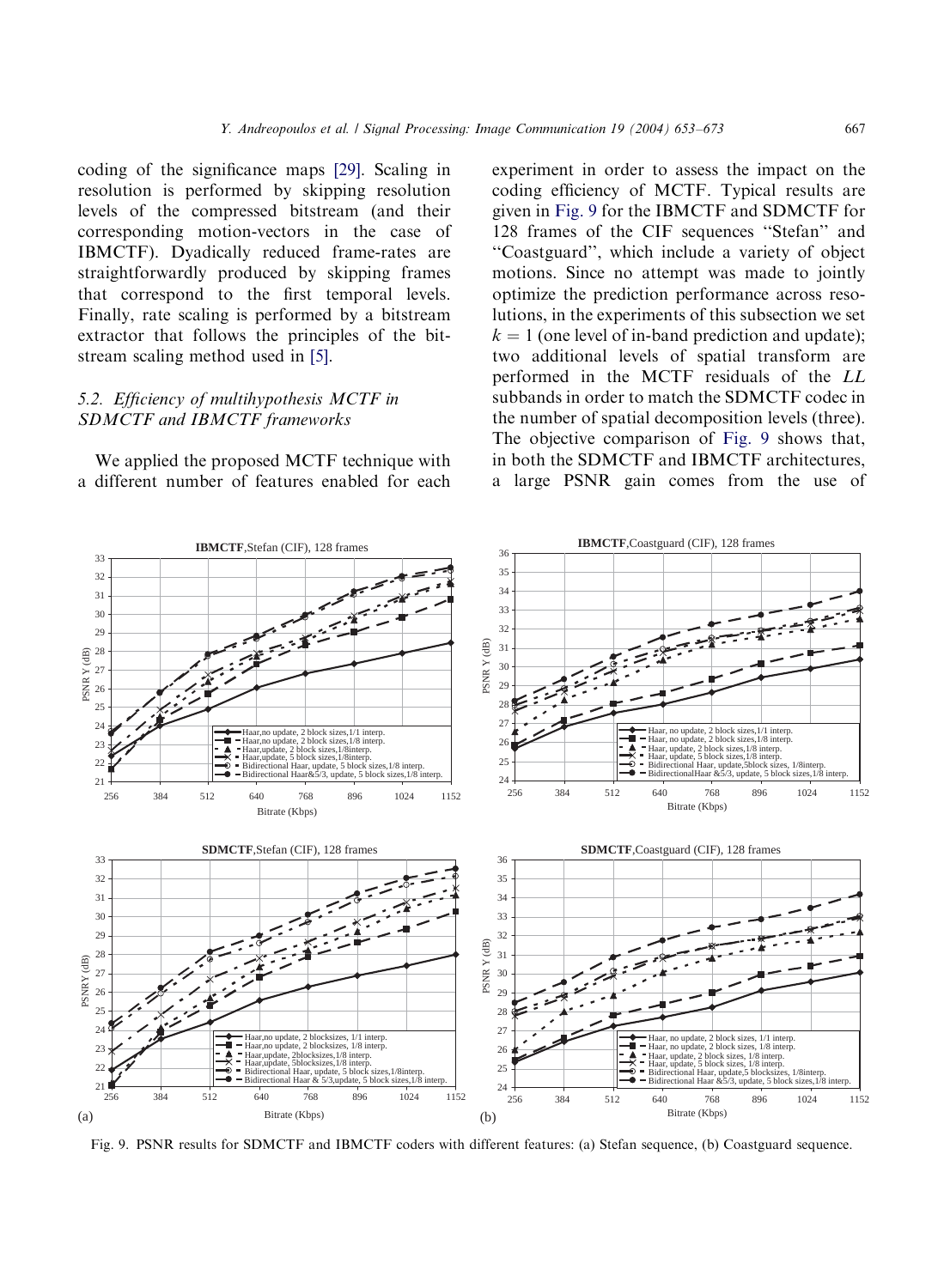multihypothesis and longer temporal filters (5/3). Additionally, the use of the update step improves the objective performance, especially at high bit-rates. Furthermore, both architectures appear to produce comparable results for fullresolution decoding across a large range of bitrates.

Concerning implementation complexity of the IBMCTF and SDMCTF encoders, we found that the use of all the advanced tools for the motion estimation (macroblocks pruned using five partition levels and two hypotheses) incurs a penalty of a factor of 4–6 times increase in execution time as compared to conventional block-based full search motion estimation. This result corresponds to execution-time comparisons of our platform-independent ''C'' implementation running on an Intel Pentium IV processor. However, preliminary testing indicates that several optimizations for motion-vector search using spiral or diamond search patterns can decrease this complexity factor significantly. In addition, the effect of the advanced prediction tools is much less severe for decoding. Our experiments indicate that only an increase by a factor of 2 is observed. Finally, the IBMCTF encoder using the proposed prediction-filters approach for the CODWT runs (on average) for approximately 150% of the SDMCTF encoding time with the same settings; IBMCTF decoding runs, on average, about 3 times slower than SDMCTF decoding.

## 5.3. Efficiency of proposed temporal filtering in comparison to state-of-the-art

Table 1 illustrates the coding results obtained with the spatial-domain MCTF using the proposed multihypothesis prediction and update step. We used the MC-EZBC results reported in [\[11\]](#page-19-0); the version used therein includes a number of new developments in the codec like joint luminance and chrominance-channel motion estimation, intraprediction, adaptive update modes and bi-directional Haar filtering. The MPEG-4 AVC results were produced with the settings described in [\[16\]](#page-19-0). These settings correspond to the profile of the codec that includes all the advanced features like rate-distortion optimization, the CABAC scheme, full-search multiframe variable block-size motion estimation with a search range equal to  $+64$  pixels and an intra-refresh period smaller than 1 s that enables random access.

Concerning the proposed codec, we used 1/8 pixel accurate motion estimation with full-search. The search range in our experiments was  $\pm 22$ ,  $+38$ ,  $+70$ ,  $+110$  pixels for temporal levels

Table 1

Comparison of proposed multihypothesis MCTF in the SDMCTF framework with MC-EZBC and MPEG-4 AVC in terms of average PSNR (dB) over all the frames of four test sequences

| Test   | Codec         | $1.5$ Mbps |       |       |       | 3 Mbps |       |       |       | 6 Mbps |       |       |       |
|--------|---------------|------------|-------|-------|-------|--------|-------|-------|-------|--------|-------|-------|-------|
|        |               | Υ          | U     | V     | Mean  | Y      | U     | V     | Mean  | Y      | U     | V     | Mean  |
| Night  | <b>AVC</b>    | 34.51      | 38.73 | 41.34 | 36.35 | 37.22  | 40.64 | 43.03 | 38.75 | 39.98  | 42.57 | 44.7  | 41.2  |
|        | <b>MCEZBC</b> | 31.97      | 34.75 | 38.28 | 33.49 | 35     | 37.54 | 40.46 | 36.33 | 38.16  | 40.56 | 42.8  | 39.33 |
|        | Proposed      | 31.41      | 37.75 | 40.36 | 33.96 | 34.13  | 40.17 | 42.36 | 36.51 | 37.12  | 42.75 | 44.32 | 39.26 |
| Crew   | AVC           | 36.29      | 40.81 | 40.97 | 37.83 | 38.52  | 42.02 | 42.8  | 39.82 | 40.89  | 43.21 | 44.51 | 41.88 |
|        | <b>MCEZBC</b> | 34.99      | 39.17 | 38.65 | 36.3  | 37.49  | 41.27 | 41.67 | 38.82 | 40.04  | 43.06 | 44.3  | 41.25 |
|        | Proposed      | 34.39      | 40.51 | 40.77 | 36.48 | 36.53  | 42.12 | 43.08 | 38.55 | 38.42  | 43.63 | 44.67 | 40.33 |
| Harbor | <b>AVC</b>    | 31.92      | 41.71 | 44.63 | 35.67 | 34.63  | 42.85 | 45.76 | 37.85 | 37.7   | 44.0  | 46.89 | 40.28 |
|        | <b>MCEZBC</b> | 30.92      | 41.35 | 44.41 | 34.91 | 33.76  | 42.84 | 46.00 | 37.31 | 37.13  | 44.39 | 47.79 | 40.12 |
|        | Proposed      | 31.71      | 42.87 | 45.69 | 35.90 | 34.06  | 44.20 | 46.75 | 37.87 | 36.82  | 45.58 | 47.81 | 40.11 |
| Sailor | <b>AVC</b>    | 34.77      | 39.04 | 40.12 | 36.38 | 36.83  | 40.39 | 41.43 | 38.19 | 39.09  | 41.93 | 42.90 | 40.20 |
| men    | <b>MCEZBC</b> | 34.58      | 40.26 | 41.25 | 36.64 | 36.52  | 42.15 | 43.28 | 38.59 | 38.78  | 43.39 | 44.82 | 40.56 |
|        | Proposed      | 34.42      | 41.11 | 41.94 | 36.79 | 36.50  | 42.75 | 43.69 | 38.74 | 38.02  | 43.76 | 44.66 | 40.09 |

The values for the luminance  $(Y)$  and chrominance channels  $(U, V)$  are reported. The mean PSNR [\[11\]](#page-19-0), is defined as Mean PSNR =  $(4 \cdot PSNR_Y + PSNR_U + PSNR_V)/6$ .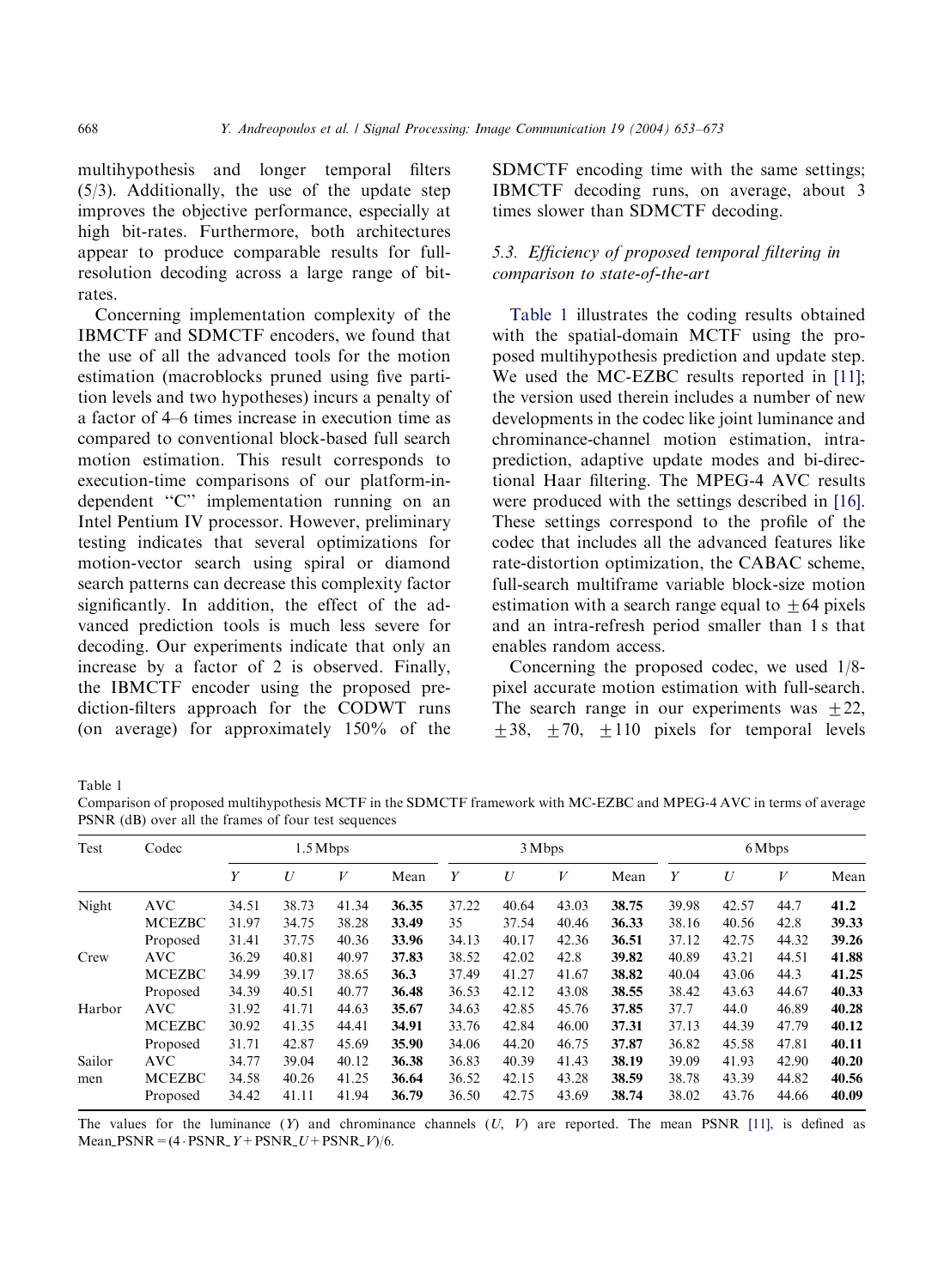1–4, respectively, and we set  $\lambda = 62$  (Lagrangian multiplier) for variable block-size ME pruning— see [Fig. 7](#page-12-0). A maximum of  $M = 2$  hypotheses were used and each macroblock was pruned with dyadically reduced block sizes ranging from  $64 \times 64$  down to  $4 \times 4$  pixels. The 9/7 filter-pair was used for the spatial decomposition (four resolution levels). In the temporal direction, according to the pruning of the motion information during the predict step, the bi-directional Haar and the 5/3 filter-pairs were used. An implementation with a sliding window was chosen to avoid large PSNR fluctuations in the GOP borders.

The results show that, for half of the sequences of the test, multihypothesis SDMCTF-based video coding is comparable or superior in terms of mean PSNR to the highly optimized AVC over a large range of bit-rates. At the same time, the proposed scheme retains the advantages offered by fully embedded coding. Additionally, we find the proposed coder to be comparable or superior to MC-EZBC over a large range of bit-rates. Notice that in comparison to AVC's temporal prediction algorithm, the proposed algorithm does not yet include intra-prediction modes, while the motion-vector coding can be significantly improved with the use of prediction-based techniques. In addition, in comparison to MC-EZBC, we do not use techniques to adaptively disable the update step in the cases where the prediction fails to provide a good match; as a result, coding efficiency is decreased in when the motion model fails to predict efficiently (e.g. Night and Crew sequences).

# 5.4. Performance of spatial-domain and in-band MCTF for full-scalability

It is generally difficult to establish an objective metric for evaluation under temporal and resolution scalability since, under the MCTF framework, every coder creates its own unique reference sequence for low-resolution/low frame-rate video. Nevertheless, the ability of that reference sequence to serve as a unique original is questionable. Here we opt for the use of predict-step only MCTF in order to circumvent the problem of frame-rate scaling. In addition, we use both IBMCTF and SDMCTF with the same settings, i.e. half-pixel accurate ME with maximum two hypotheses and two reference frames, five block-sizes and a fixed search range per temporal level. In this scenario, however, the IBMCTF codec provides scalability for the motion vector bit-rate by using two levels of in-band prediction.

The results for the full-resolution/full frame-rate decoding are given in [Fig. 10\(a\).](#page-17-0) We find that the use of multiple motion vectors for each resolution level may increase the coding performance of IBMCTF in the case of complex motion, as seen in the Football sequence. Nevertheless, without careful optimization, the increased motion-vector bitrate may overturn this advantage for sequences with medium motion activity, like the Foreman sequence.

[Fig. 10\(b\)](#page-17-0) depicts the performance for decoding at half resolution/half frame-rate and different quality levels. The reference sequences used in the comparison of [Fig. 10\(b\)](#page-17-0) are obtained by one-level spatial DWT performed on a frame-by-frame basis, followed by retaining the LL subbands and frame skipping. We found that the reference sequences produced in this manner are always artifact-free and independent of the utilized motion model.

Both IBMCTF and SDMCTF can achieve resolution-scalable decoding. However, it is important to notice that in a scalable scenario corresponding to coarse-to-fine progressive transmission of different resolutions, only the IBMCTF guarantees lossy-to-lossless decoding at all resolutions if the LL subbands are used as an original [\[3\]](#page-18-0). This is observed experimentally in [Fig. 10\(b\)](#page-17-0), where a large PSNR difference exists between the two alternatives. A typical visual comparison is given in [Fig. 11.](#page-18-0)

# 6. Conclusions

A novel framework for fully scalable video coding that performs open-loop motion compensated temporal filtering in the wavelet domain (in-band) was presented in this paper. To overcome the shift variance of the DWT, a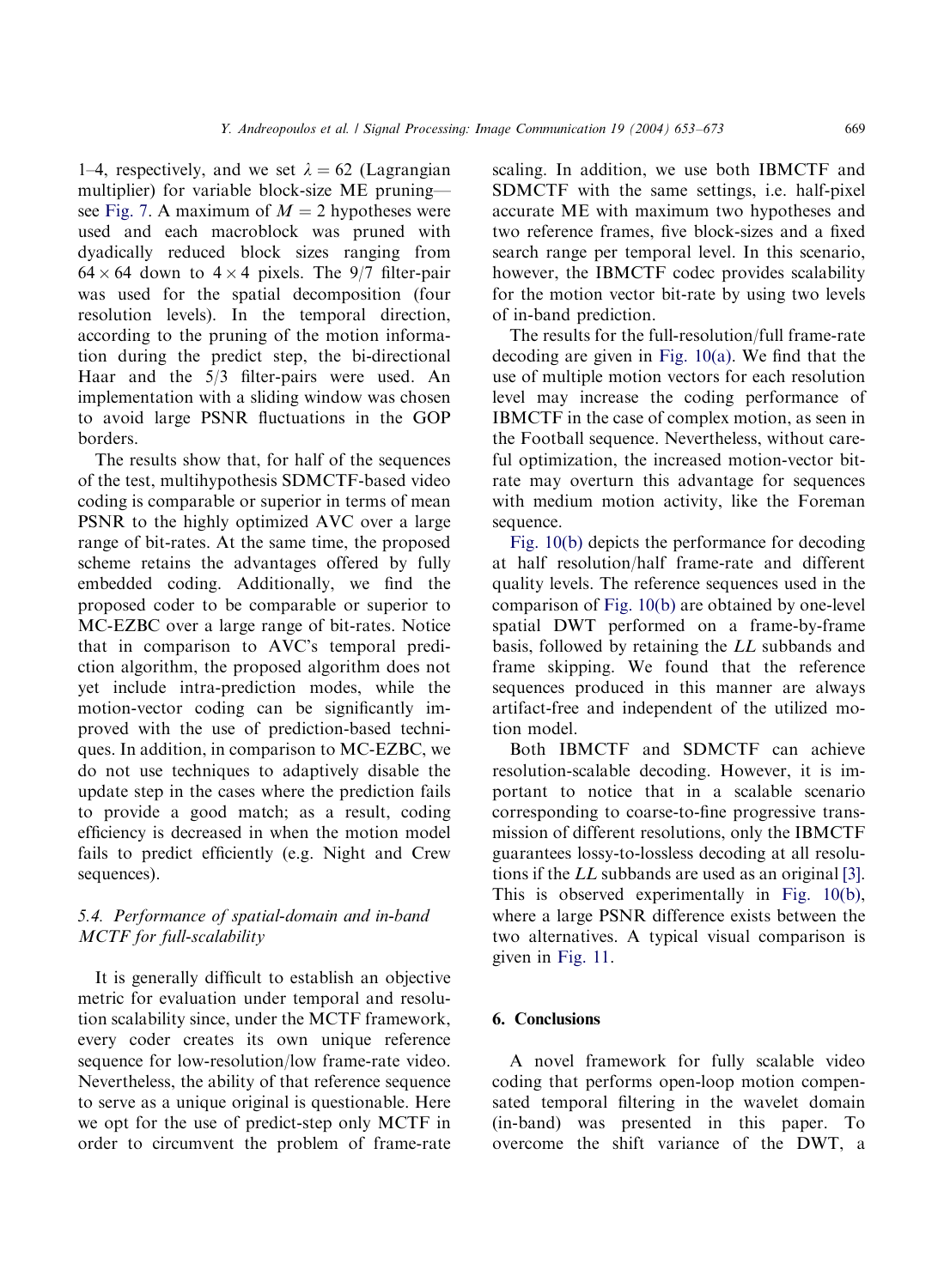<span id="page-17-0"></span>

Fig. 10. Comparison between in-band MCTF and spatial-domain MCTF: (a) full resolution/full frame-rate, (b) half resolution/half frame-rate. For each sequence, all points were made by decoding a different number of resolution, quality or temporal levels. For the PSNR comparison at the low spatial resolution, the uncoded LL subband of the original sequence is used.

complete-to-overcomplete DWT is performed for each reference frame. Driven by the resolution-scalable operation of the in-band MCTF, the CODWT is performed via a single-rate calculation scheme that uses the DWT subbands of the current resolution level. The problem of improving the coding efficiency of both spatialdomain and in-band MCTF is addressed by a new algorithm for optimized multihypothesis motion estimation. The experimental evaluation of its effects in both architectures gives positive results. More information (sample bitstreams with executables for the IBMCTF and SDMCTF bitstreamextraction and decoding, as well as additional

documentation) can be downloaded from our ftp site [\[4\].](#page-18-0)

Although spatial-domain and in-band MCTF equipped with multihypothesis prediction and update appear to be comparable in coding efficiency over a large range of bit-rates under the same experimental conditions, the in-band architecture additionally permits the independent temporal filtering of each resolution of the input content. As a result, the proposed in-band MCTF framework enables many potential developments for multiresolution decoding and can be a viable approach for fully scalable video compression.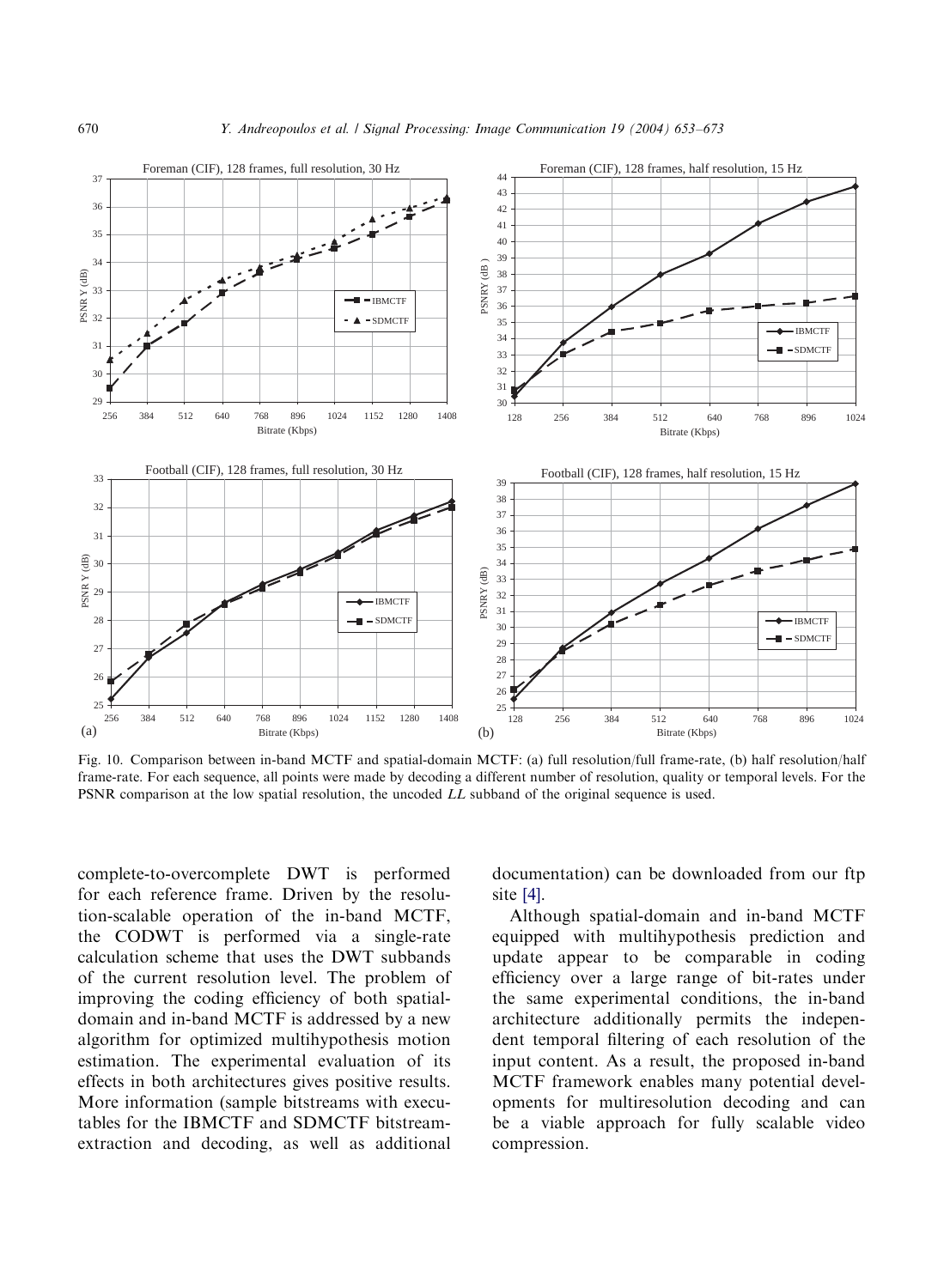<span id="page-18-0"></span>

Fig 11. Visual comparison for the half-resolution/half frame-rate decoding at 768 kbps with IBMCTF (left) and SDMCTF (right). Even at high bit-rate, due to the fact that spatial filtering and motion compensation are not commutative in SDMCTF [3], motion artifacts are occasionally observed in the areas with irregular motion (player leg in the middle area of football, mouth of foreman).

#### Acknowledgements

This work was supported in part by the Federal Office for Scientific, Technical and Cultural Affairs (IAP Phase V—Mobile Multimedia, the Flemish Institute for the Promotion of Innovation by Science and Technology (GBOU RESUME and PhD-bursary J. Barbarien) and by the European Community under the IST Program (Mascot, IST-2000-26467). P. Schelkens has a post-doctoral fellowship with the Fund for Scientific Research—Flanders (FWO), Egmontstraat 5, B-1000 Brussels, Belgium.

#### References

[1] Y. Andreopoulos, A. Munteanu, G. Van der Auwera, J. Cornelis, P. Schelkens, Complete-to-overcomplete discrete wavelet transforms: theory and applications, IEEE Trans. Signal Process., to appear.

- [2] Y. Andreopoulos, A. Munteanu, G. Van der Auwera, P. Schelkens, J. Cornelis, Scalable wavelet video-coding with in-band prediction—implementation and experimental results, in: Proceedings of the IEEE International Conference on Image Processing, Vol. 3, Rochester, USA, September 2002, pp. 729–732.
- [3] Y. Andreopoulos, M. Van der Schaar, A. Munteanu, J. Barbarien, P. Schelkens, J. Cornelis, Fully scalable wavelet video coding using in-band motion compensated temporal filtering, in: Proceedings of the International Conf. on Acoustics Speech and Signal Processing, ICASSP 2003, Vol. 3, Hong-Kong, CN, March 2003, pp. 417–420.
- [4] Anonymous FTP: <ftp://ftp.etro.vub.ac.be> Login: etroguest, Password: anonymous1! Directory: ./ETRO/Yiannis Andreopoulos/IBMCTF.
- [5] P. Chen, J.W. Woods, Bidirectional MC-EZBC with lifting implementation, IEEE Trans. Circuits and Systems for Video Technol., preprint submitted for publication.
- [6] S.-J. Choi, J.W. Woods, Motion-compensated 3-D subband coding of video, IEEE Trans. Image Process. 3 (2) (February 1999) 155–167.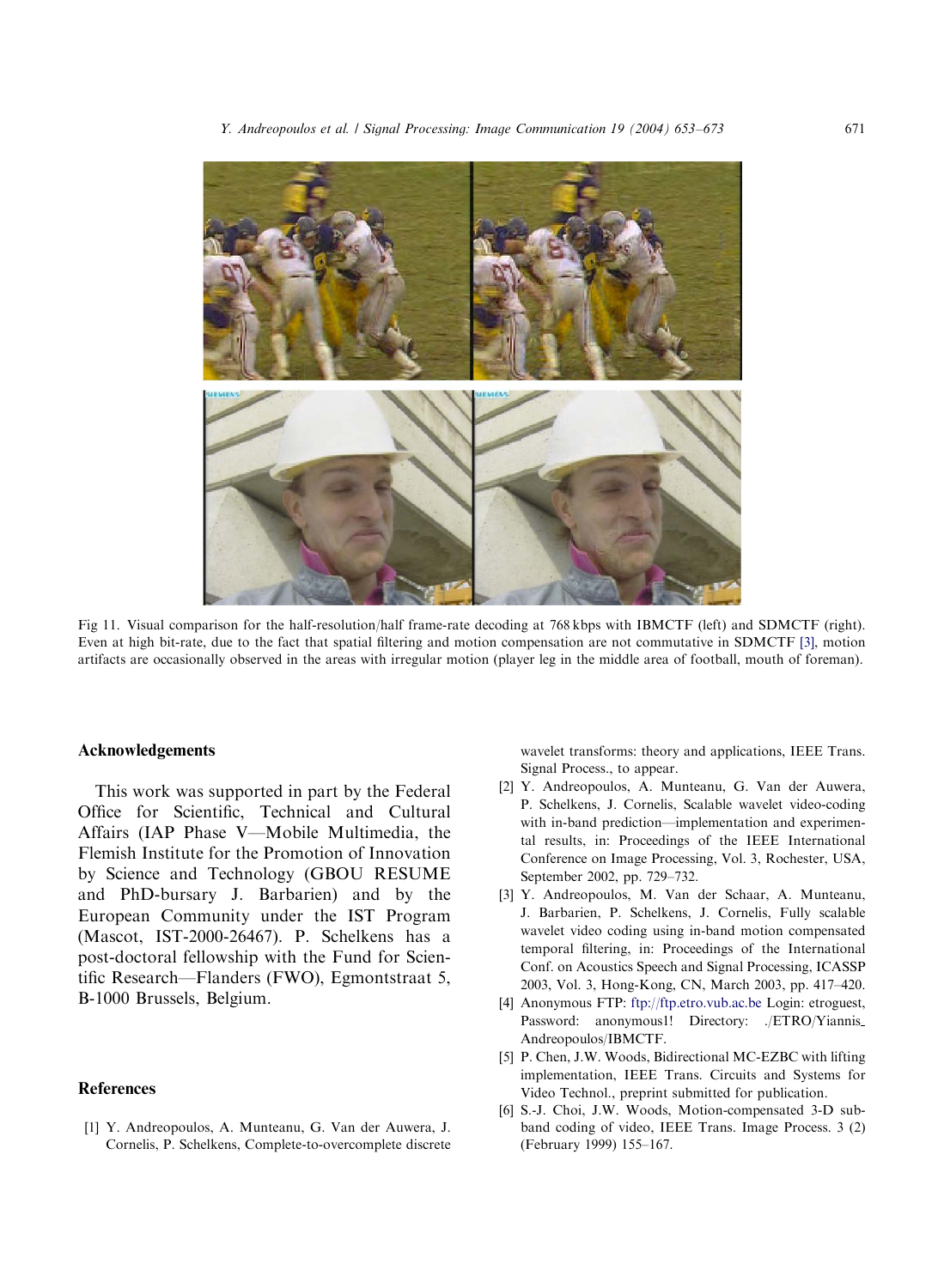- <span id="page-19-0"></span>672 Y. Andreopoulos et al. / Signal Processing: Image Communication 19 (2004) 653–673
- [7] I. Daubechies, W. Sweldens, Factoring wavelet transforms into lifting steps, J. Fourier Anal. Appl. 4 (3) (March 1998) 247–269.
- [8] M. Flierl, B. Girod, Multihypothesis motion estimation for video coding, in: Proceedings of the Data Compr. Conference, DCC 2001, Snowbird, UT, April 2001, pp. 341–350.
- [9] M. Flierl, T. Wiegand, B. Girod, Rate-constrained multihypothesis prediction for motion-compensated video compression, IEEE Trans. Circuits Systems Video Technol. 12 (11) (November 2002) 957–969.
- [10] B. Girod, The efficiency of motion-compensated prediction for hybrid video coding of video sequences, IEEE J. Sel. Areas Commun. SAC-5 (August 1987) 1140–1154.
- [11] A. Goldwelkar, I. Bajic, J.W. Woods, Response to call for evidence on scalable video coding, ISO/IEC JTC1/ SC29/WG11, m9723 (MPEG), Trondheim, Norway, July 2003.
- [12] S. Han, B. Girod, SNR scalable coding with leaky prediction, ITU-T Q.6/SG16, VCEG-N53, Santa Barbara, USA, 2001.
- [13] Y. He, R. Yan, F. Wu, S. Li, H.26L-based fine granularity scalable video coding, ISO/IEC JTC1/SC29/WG11, Document M7788, Pattaya, December 2001.
- [14] H.C. Huang, C-N. Wang, T. Chiang, Arobust fine granularity scalability using trellis based predictive leak, IEEE Trans. CSVT 12 (6) (June 2002) 372–385.
- [15] ISO/IEC JTC 1/SC29/WG1, FCD 15444-1, JPEG 2000 Image Coding System, Dec. 2000, [www.jpeg.org](http://www.jpeg.org)
- [16] ISO/IEC JTC1/SC29/WG11, w5559, Call for Evidence on Scalable Video Coding Advances (MPEG), Pattaya, Thailand, March 2003.
- [17] G. Karlsson, M. Vetterli, Three-dimensional sub-band coding of video, paper M7.9, in: Proceedings of the International Conference on Acoustics Speech and Signal Processing, ICASSP 1988, New York, NY, US, May 1988, p. 1100.
- [18] H.S. Kim, H.W. Park, Wavelet-based moving-picture coding using shift-invariant motion estimation in wavelet domain, Signal Process. Image Commun. 16 (March 2001) 669–679.
- [19] B.-J. Kim, Z. Xiong, W. Pearlman, Low bit-rate scalable video coding with 3-D set partitioning in hierarchical trees (3-D SPIHT), IEEE Trans. Circuits System Video Technol. 10 (8) (December 2000) 1374–1387.
- [20] A.S. Lewis, G. Knowles, Video compression using 3D wavelet transforms, Electron. Lett. 26 (6) (March 1990) 396–398.
- [21] W. Li, Streaming video profile in MPEG-4, IEEE Trans. Circuits Systems Video Technol. 11 (3) (2001) 301–317.
- [22] X. Li, L. Kerofski, S. Lei, All-phase motion compensated prediction in the wavelet domain for high performance video coding, in: Proceedings of the IEEE International Conference on Image Processing, Vol. 3, Thessaloniki, GR, October 2001, pp. 538–541.
- [23] S. Mallat, A Wavelet Tour of Signal Processing, Academic Press, San Diego, CA, 1998.
- [24] J.R. Ohm, Three-dimensional subband coding with motion compensation, IEEE Trans. Image Process. 3 (5) (September 1994) 559–571.
- [25] H.W. Park, H.S. Kim, Motion estimation using lowband-shift method for wavelet-based moving-picture coding, IEEE Trans. Image Process. 9 (4) (April 2000) 577–587.
- [26] B. Pesquet-Popescu, V. Bottreau, Three-dimensional lifting schemes for motion compensated video compression, in: Proceedings of the International Conference on Acoustics Speech and Signal Processing, ICASSP 2001, Vol. 3, Salt Lake City, Utah, US, May 2001, pp. 1793–1796.
- [27] H.M. Radha, M. Van der Schaar, Y. Chen, The MPEG-4 fine-grained scalable video coding for multimedia streaming over IP, IEEE Trans. Multimedia 3 (1) (March 2001) 53–68.
- [28] H. Sari-Sarraf, D. Brzakovic, A shift-invariant discrete wavelet transform, IEEE Trans. Signal Process. 45 (10) (October 1997) 2621–2626.
- [29] P. Schelkens, A. Munteanu, J. Barbarien, M. Galca, X. Giro I Nieto, J. Cornelis, Wavelet coding of volumetric medical datasets, IEEE Trans. Med. Imaging 22 (3) (March 2003) 441–458, [special issue on ''wavelets in medical imaging''].
- [30] A. Secker, D. Taubman, Motion-compensated highly scalable video compression using an adaptive 3D wavelet transform based on lifting, in: Proceedings of the International Conference Image Processing, ICIP 2001, Vol. 2, Thessaloniki, GR, October 2001, pp. 1029–1032.
- [31] J. Skowronski, Pel recursive motion estimation and compensation in subbands, Signal Process. Image Commun. 14 (5) (April 1999) 389–396.
- [32] D. Taubman, M. Marcellin, JPEG2000: Image Compression Fundamentals, Practice and Standards, Kluwer Academic Publishers, Dordrecht, 2001.
- [33] D. Taubman, A. Zakhor, Multirate 3-D subband coding of video, IEEE Trans. Image Process. 3 (September 1994) 572–588.
- [34] D. Turaga, M. van der Schaar, Wavelet coding for video streaming using new unconstrained motion compensated temporal filtering, in: Proceedings of the Internat. Workshop on Digital Communications: Advanced Methods for Multimedia Signal Processing, Capri, IT, September 2002, pp. 41–48.
- [35] G. Van der Auwera, A. Munteanu, P. Schelkens, J. Cornelis, Bottom-up motion compensated prediction in the wavelet domain for spatially scalable video, Electron. Lett. 38 (21) (October 2002) 1251–1253.
- [36] Y. Wang, S. Cui, J. Fowler, 3D video coding using redundant-wavelet multihypothesis and motioncompensated temporal filtering, in: Proceedings of the IEEE. International Conference on Image Processing, ICIP 2003, Vol. 2, Barcelona, ES, September 2003, pp. 755–758.